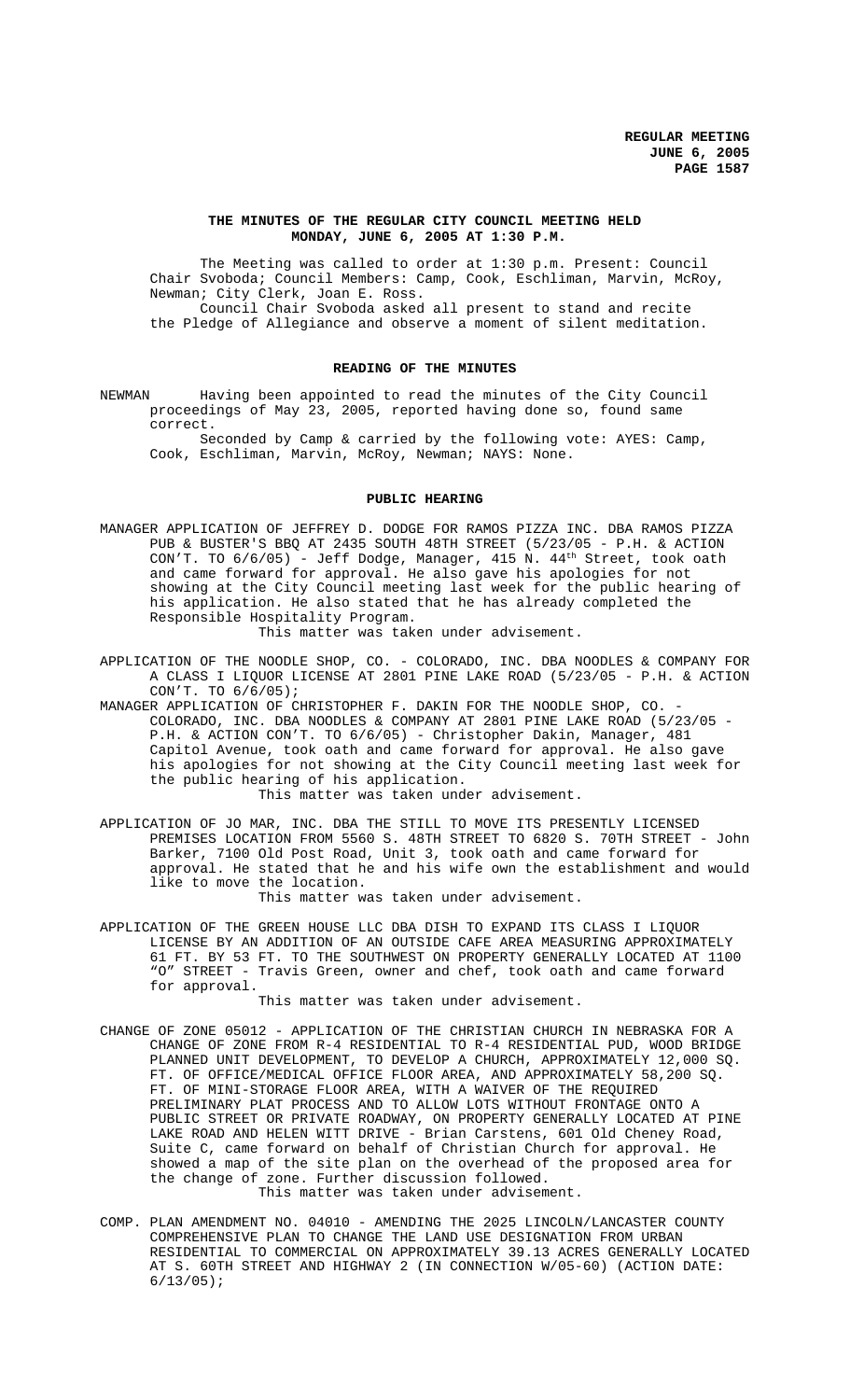CHANGE OF ZONE 05026 - APPLICATION OF APPLE'S WAY AND UNO PROPERTIES FOR A CHANGE OF ZONE FROM AG AGRICULTURAL DISTRICT TO R-1 RESIDENTIAL AND B-2 PLANNED NEIGHBORHOOD BUSINESS DISTRICT, WITH A PLANNED UNIT DEVELOPMENT DISTRICT DESIGNATION, FOR DEVELOPMENT OF APPROXIMATELY 32 DWELLING UNITS AND 235,000 SQ. FT. OF COMMERCIAL FLOOR AREA, ON PROPERTY GENERALLY LOCATED AT S. 66TH STREET AND HIGHWAY 2 (IN CONNECTION W/ 05R-110) - Tom Huston, Attorney, 233 S. 13<sup>th</sup> Street, Suite 1900, came forward representing Uno Properties and Apple's Way for approval. He further explained their need to amend the comprehensive plan and to change the zoning district. Further discussion followed.

Council Member Dan Marvin and Council Member Jonathan Cook asked questions regarding the current traffic issues in the proposed area. Council Member Patte Newman asked if people were requesting this parcel more for residential use or for commercial use.

Tim Gergen, Olsson Associates, 1111 Lincoln Mall, Suite 350, came forward to address the traffic issues and he showed a site map on the overhead of the proposed area.

Mark Hunzeker, Attorney, 1045 Lincoln Mall, Suite 200, came forward representing Uno Properties and Apple's Way for approval. He also addressed the traffic issues and spoke of the traffic study that was completed by Olsson Associates. Further discussion followed.

Rob Otte, 201 N. 8<sup>th</sup> Street, came forward representing County Meadows. He stated that the neighbors do not have an agreement with the developer at this time. However, they would like it if the developer would work with their needs if this issue is passed. Further discussion followed.

Council Member Camp asked what the discomforts are of the neighborhood.

Mr. Otte stated that the neighborhood is nervous for commercial use in their area.

Don Kuhn, 6701 Almira Lane, came forward in opposition. He stated that he disagrees with the use of the street light in the middle of the section because of the traffic it will cause. He also stated that he is against the development of a big box. He said that the Edgewood Area has eight vacancies in that area and he hates to see that happen in their area. Further discussion followed.

Kathy Batterman, 6901 Almira Lane, came forward in opposition. She stated that she and her husband are against this because they really appreciate their green space in their neighborhood. She also doesn't like the idea of another light being put up in their area because she feels that the traffic is already an issue now. Further discussion followed.

Council Member Eschliman asked if she would prefer urban development or commercial development in her area.

Mrs. Batterman said that she would prefer urban development with only homes being built in their area.

Christine Kiewra, 6400 S.  $66^{\text{th}}$  Street, came forward in opposition. She stated that she feels that keeping the neighborhood all residential is the only appropriate thing to do. She also clarified that Rob Otte was hired by County Meadows and has never met with their Neighborhood Association. She also stated that she is against a big box being developed in their area. Further discussion followed.

Jeannie Collura, 6500 S. 66th Street, came forward in opposition. She stated that County Meadows has not had any meetings since the Planning Commission meeting. She also stated that Rob Otte is not speaking on behalf of their Neighborhood Association. She feels that they have a lot of traffic issues now and would like to keep their area all residential.

Carol Leonhardt, 6530 S. 66<sup>th</sup> Street, came forward in opposition. She stated that she loves their green space that their neighborhood currently has and she is opposed to commercial use in their area.

Art Zygielbaum, 6601 Pinecrest, came forward in opposition. He stated that he does not want a big box being developed in their area. He also feels that another light being put in would further their traffic problems. Further discussion followed.

Gene Schwenke, 6061 Frontier Road, came forward in opposition. He said that he would prefer to have the area be used only for residential use.

Vil Rizijs, 6801 Almira Lane, came forward in opposition. He stated that he is against any commercial use in their area.

Colby Collura, 6500 S. 66<sup>th</sup> Street, came forward in opposition. He came forward and stated that putting in an additional light would further the traffic problems. He also stated that he had a classmate that died in a traffic accident at the corner of 52<sup>nd</sup> and Highway 2.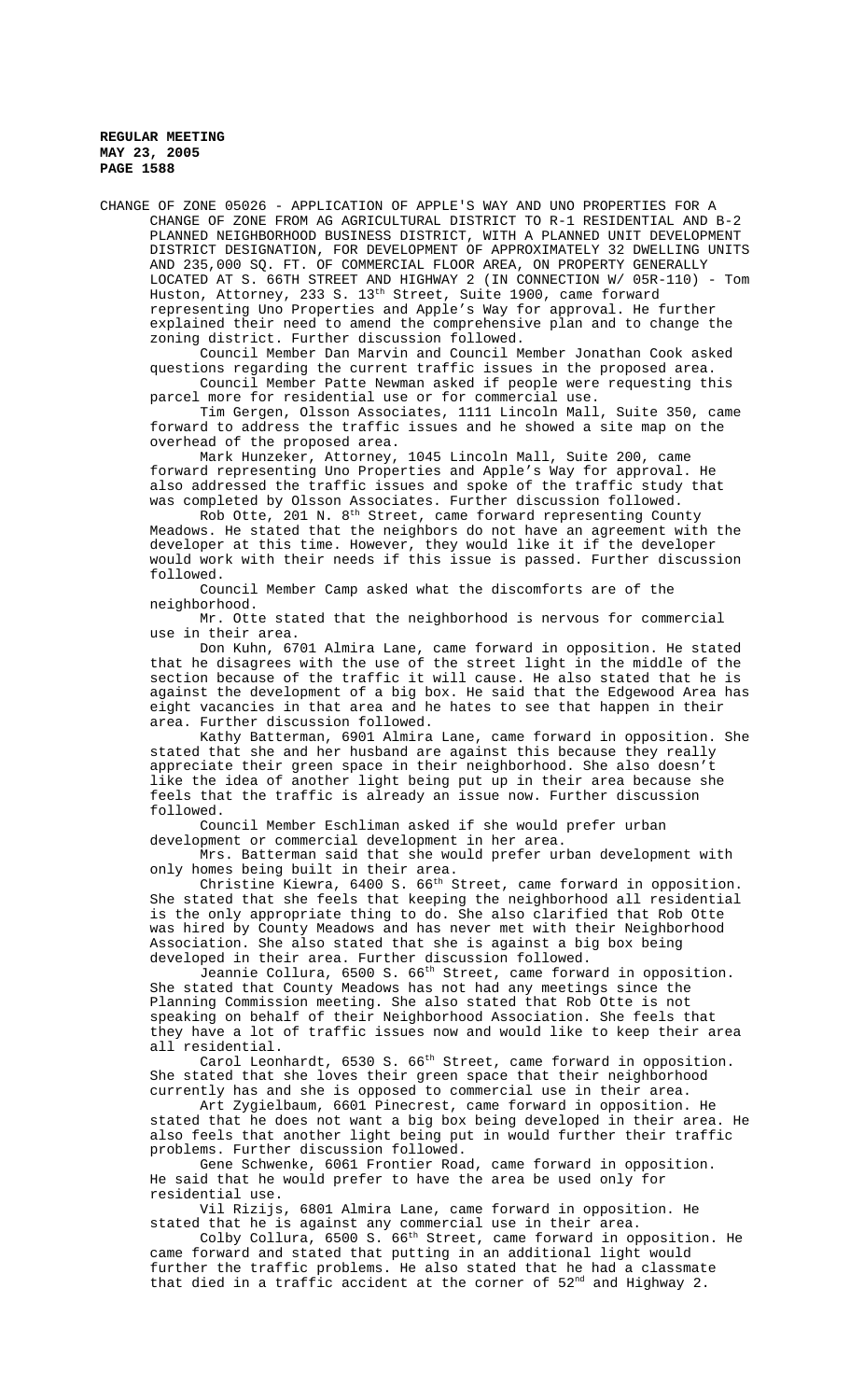Randy Hoskins, City Traffic Engineer, came forward to help answer questions regarding the traffic issues in that area. He also showed an overhead of some traffic facts which included the number of accidents that have taken place in that area. Further discussion followed.

Nicole Fleck-Tooze, Public Works & Utilities, came forward to help answer questions regarding drainage in that area. Further discussion followed.

Marvin Krout, Director of the Planning Department, came forward to help answer questions regarding the vacancies in the Edgewood area and accessability to the area. He also addressed the questions regarding the costs of adding traffic lanes to the area and the costs for adding turning lights. Further discussion followed.

Mark Hunzeker, Attorney, came forward for rebuttal. He stated that they have been working hard with County Meadows and the residents of the area on trying to make this work. He also stated that they are working with Olsson Associates whom have came up with 24 different traffic plans to choose from. Further discussion followed.

This matter was taken under advisement.

APPROVING A COOPERATIVE AGREEMENT BETWEEN THE CITY, COUNTY, AND LOWER PLATTE SOUTH NRD TO MAINTAIN AND ENHANCE THE WETLANDS IN WILDERNESS PARK - Terry Gunrich, Parks and Recreation Department, came forward for approval.

This matter was taken under advisement.

### **\*\* END OF PUBLIC HEARING \*\***

**TOOK BREAK 3:35 P.M. RECONVENED 3:45 P.M.**

# **MISCELLANEOUS BUSINESS - NONE**

# **COUNCIL ACTION**

#### **LIQUOR RESOLUTIONS**

MANAGER APPLICATION OF JEFFREY D. DODGE FOR RAMOS PIZZA INC. DBA RAMOS PIZZA PUB & BUSTER'S BBQ AT 2435 SOUTH 48TH STREET - CLERK read the following resolution, introduced by Patte Newman, who moved its adoption for approval:

A-83339 WHEREAS, Ramos Pizza Inc. dba Ramos Pizza Pub & Buster's BBQ located at 2435 South 48th Street, Lincoln, Nebraska has been approved for a Retail Class "I" liquor license, and now requests that Jeffrey D. Dodge be named manager;

WHEREAS, Jeffrey D. Dodge appears to be a fit and proper person to manage said business.

NOW, THEREFORE, BE IT RESOLVED by the City Council of the City of Lincoln, Nebraska:

That after hearing duly had as required by law, consideration of the facts of this application, the Nebraska Liquor Control Act, and the pertinent City ordinances, the City Council recommends that Jeffrey D. Dodge be approved as manager of this business for said licensee. The City Clerk is directed to transmit a copy of this resolution to the Nebraska Liquor Control Commission.

Introduced by Patte Newman Seconded by Marvin and carried by the following vote: AYES: Camp, Cook, Eschliman, Marvin, McRoy, Newman, Svoboda; NAYS: None.

APPLICATION OF THE NOODLE SHOP, CO. - COLORADO, INC. DBA NOODLES & COMPANY FOR A CLASS I LIQUOR LICENSE AT 2801 PINE LAKE ROAD - CLERK read the following resolution, introduced by Patte Newman, who moved its adoption

for approval:<br>A-83340 BE IT R BE IT RESOLVED by the City Council of the City of Lincoln, Nebraska:

That after hearing duly had as required by law, consideration of the facts of this application, the Nebraska Liquor Control Act, and the pertinent City ordinances, the City Council recommends that the application of The Noodle Shop, Co. - Colorado, Inc. dba Noodles & Company for a Class "I" liquor license at 2801 Pine Lake Road, Lincoln, Nebraska, for the license period ending April 30, 2006, be approved with the condition that the premise complies in every respect with all city and state regulations. The City Clerk is directed to transmit a copy of this resolution to the Nebraska Liquor Control Commission.

Introduced by Patte Newman Seconded by Marvin and carried by the following vote: AYES: Camp, Cook, Eschliman, Marvin, McRoy, Newman, Svoboda; NAYS: None.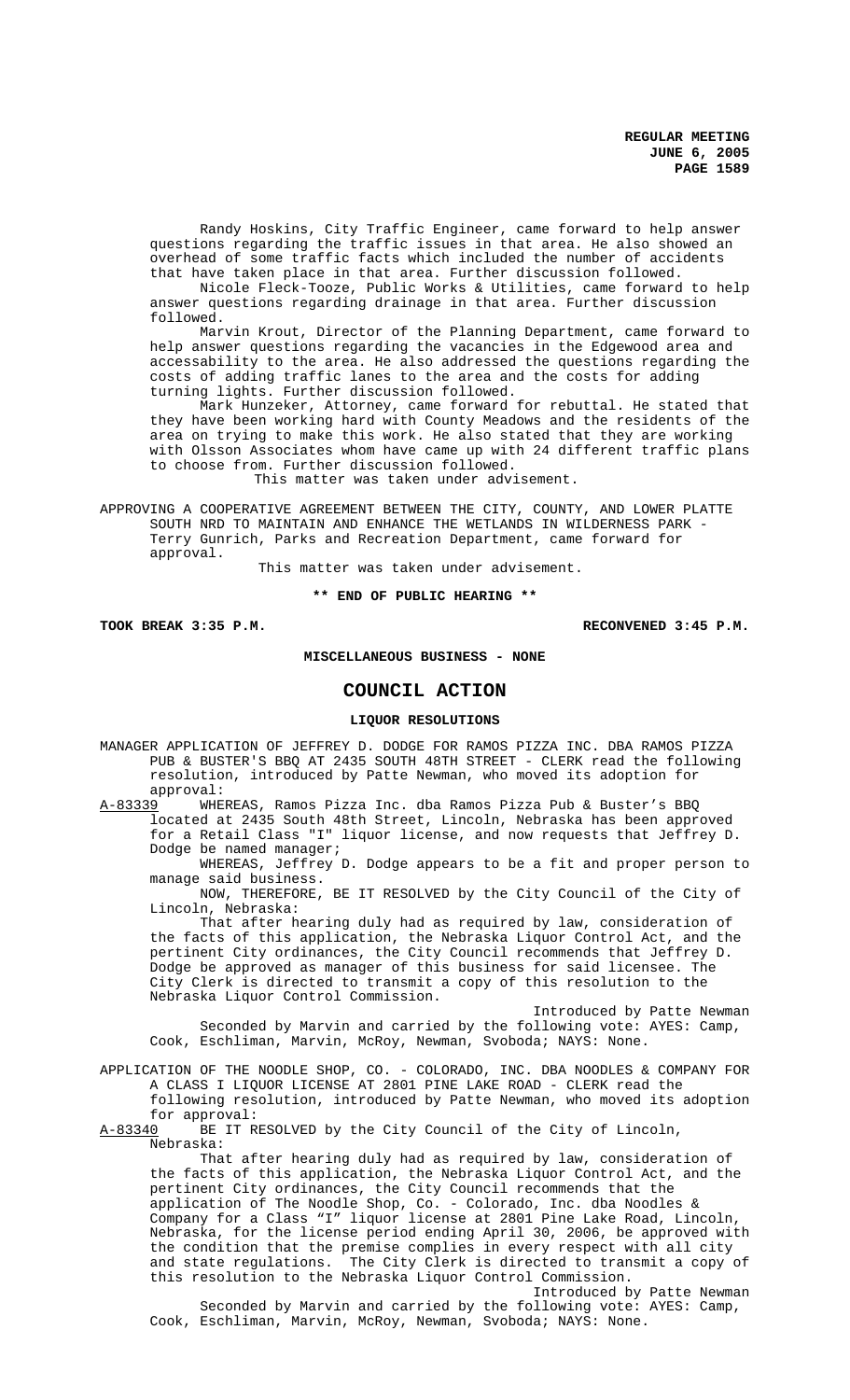MANAGER APPLICATION OF CHRISTOPHER F. DAKIN FOR THE NOODLE SHOP, CO. -COLORADO, INC. DBA NOODLES & COMPANY AT 2801 PINE LAKE ROAD - CLERK read the following resolution, introduced by Patte Newman, who moved its adoption for approval:<br><u>A-83341</u> WHEREAS, The Noo

WHEREAS, The Noodle Shop, Co. - Colorado, Inc. dba Noodles & Company located at 2801 Pine Lake Road, Lincoln, Nebraska has been approved for a Retail Class "I" liquor license, and now requests that Christopher F. Dakin be named manager;

WHEREAS, Christopher F. Dakin appears to be a fit and proper person to manage said business.

NOW, THEREFORE, BE IT RESOLVED by the City Council of the City of Lincoln, Nebraska:

That after hearing duly had as required by law, consideration of the facts of this application, the Nebraska Liquor Control Act, and the pertinent City ordinances, the City Council recommends that Christopher F. Dakin be approved as manager of this business for said licensee. The City Clerk is directed to transmit a copy of this resolution to the Nebraska Liquor Control Commission.

Introduced by Patte Newman Seconded by Marvin and carried by the following vote: AYES: Camp, Cook, Eschliman, Marvin, McRoy, Newman, Svoboda; NAYS: None.

MANAGER APPLICATION OF RYAN K. HAUNSCHILD FOR CEC ENTERTAINMENT, INC. DBA CHUCK E. CHEESE'S AT 221 N. 66TH STREET - PRIOR to reading:<br>MARVIN Moved to delay the item for 1 week to 6/13/05.

Moved to delay the item for 1 week to 6/13/05.

Seconded by Marvin and carried by the following vote: AYES: Camp, Cook, Eschliman, Marvin, McRoy, Newman, Svoboda; NAYS: None.

APPLICATION OF JO MAR, INC. DBA THE STILL TO MOVE ITS PRESENTLY LICENSED PREMISES LOCATION FROM 5560 S. 48TH STREET TO 6820 S. 70TH STREET - CLERK read the following resolution, introduced by Patte Newman, who

moved its adoption for approval:<br>A-83342 BE IT RESOLVED by the City BE IT RESOLVED by the City Council of the City of Lincoln, Nebraska:

That after hearing duly had as required by law, consideration of the facts of this application, the Nebraska Liquor Control Act, including Neb. Rev. Stat. § 53-129, and the pertinent City ordinances, the City Council recommends that the application of Jo Mar, Inc. d/b/a "The Still," to change the presently licensed premise of its existing Class "D" liquor license from 5560 South 48th Street, Lincoln, Nebraska, to 6820 South 70th Street, Lincoln, Nebraska, be approved with the condition that the premise complies in every respect with all City and State regulations.

BE IT FURTHER RESOLVED that the City Clerk is directed to transmit a copy of this resolution to the Nebraska Liquor Control Commission.

Introduced by Patte Newman Seconded by Marvin and carried by the following vote: AYES: Camp, Cook, Eschliman, Marvin, McRoy, Newman, Svoboda; NAYS: None.

APPLICATION OF THE GREEN HOUSE LLC DBA DISH TO EXPAND ITS CLASS I LIQUOR LICENSE BY AN ADDITION OF AN OUTSIDE CAFE AREA MEASURING APPROXIMATELY 61 FT. BY 53 FT. TO THE SOUTHWEST ON PROPERTY GENERALLY LOCATED AT 1100 "O" STREET - CLERK read the following resolution, introduced by Patte Newman, who moved its adoption for approval:<br>A-83343 BE IT RESOLVED by the City Council of

BE IT RESOLVED by the City Council of the City of Lincoln, Nebraska:

That after hearing duly had as required by law, consideration of the facts of this application, the Nebraska Liquor Control Act, and the pertinent City ordinances, the City Council recommends that the application of The Green House, L.L.C. d/b/a "Dish" to expand its licensed premises by the addition of an outside area measuring approximately 61' x 53' to the south and west of the presently licensed premises located at 1100 "O" Street, Lincoln, Nebraska, be approved with the condition that the premise complies in every respect with all City and State regulations.

BE IT FURTHER RESOLVED that the City Clerk is directed to transmit a copy of this resolution to the Nebraska Liquor Control Commission. Introduced by Patte Newman

Seconded by Marvin and carried by the following vote: AYES: Camp, Cook, Eschliman, Marvin, McRoy, Newman, Svoboda; NAYS: None.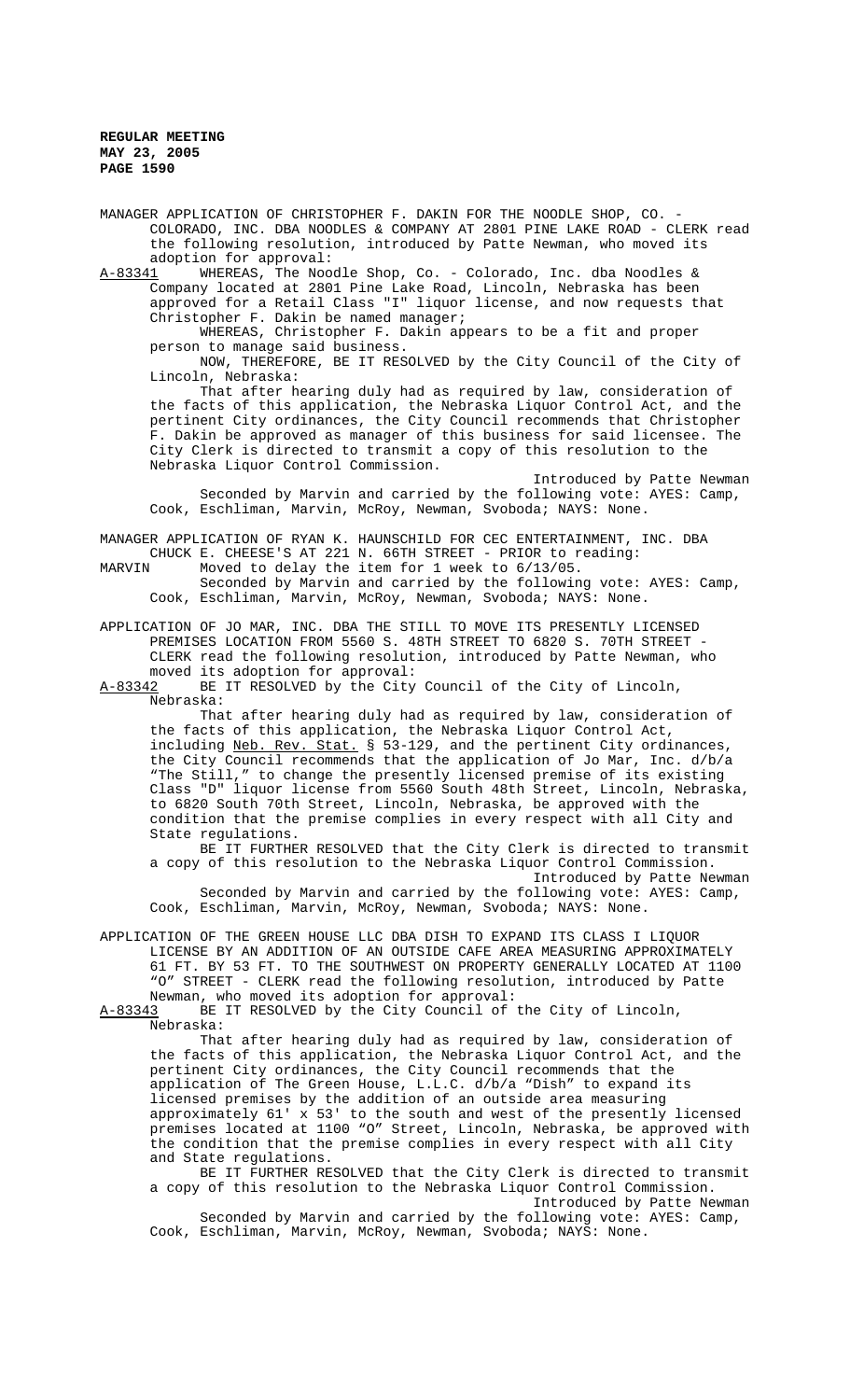# ORDINANCES - 2<sup>ND</sup> READING

- CHANGE OF ZONE 05012 APPLICATION OF THE CHRISTIAN CHURCH IN NEBRASKA FOR A CHANGE OF ZONE FROM R-4 RESIDENTIAL TO R-4 RESIDENTIAL PUD, WOOD BRIDGE PLANNED UNIT DEVELOPMENT, TO DEVELOP A CHURCH, APPROXIMATELY 12,000 SQ. FT. OF OFFICE/MEDICAL OFFICE FLOOR AREA, AND APPROXIMATELY 58,200 SQ. FT. OF MINI-STORAGE FLOOR AREA, WITH A WAIVER OF THE REQUIRED PRELIMINARY PLAT PROCESS AND TO ALLOW LOTS WITHOUT FRONTAGE ONTO A PUBLIC STREET OR PRIVATE ROADWAY, ON PROPERTY GENERALLY LOCATED AT PINE LAKE ROAD AND HELEN WITT DRIVE - CLERK read an ordinance, introduced by Patte Newman, amending the City of Lincoln Zoning District Maps attached to and made a part of Title 27 of the Lincoln Municipal Code, changing the boundaries of the districts established and shown on said City of Lincoln Zoning District Maps as provided in Section 27.05.020 of the Lincoln Municipal Code and approving the designation of the area hereinafter described as a planned unit development, the second time.
- COMP. PLAN AMENDMENT NO. 04010 AMENDING THE 2025 LINCOLN/LANCASTER COUNTY COMPREHENSIVE PLAN TO CHANGE THE LAND USE DESIGNATION FROM URBAN RESIDENTIAL TO COMMERCIAL ON APPROXIMATELY 39.13 ACRES GENERALLY LOCATED AT S. 60TH STREET AND HIGHWAY 2. (IN CONNECTION W/05-60) (ACTION DATE: 6/13/05)
- CHANGE OF ZONE 05026 APPLICATION OF APPLE'S WAY AND UNO PROPERTIES FOR A CHANGE OF ZONE FROM AG AGRICULTURAL DISTRICT TO R-1 RESIDENTIAL AND B-2 PLANNED NEIGHBORHOOD BUSINESS DISTRICT, WITH A PLANNED UNIT DEVELOPMENT DISTRICT DESIGNATION, FOR DEVELOPMENT OF APPROXIMATELY 32 DWELLING UNITS AND 235,000 SQ. FT. OF COMMERCIAL FLOOR AREA, ON PROPERTY GENERALLY LOCATED AT S. 66TH STREET AND HIGHWAY 2. (IN CONNECTION W/05R-110), CLERK read an ordinance, introduced by Patte Newman, amending the City of Lincoln Zoning District Maps attached to and made a part of Title 27 of the Lincoln Municipal Code, changing the boundaries of the districts established and shown on said City of Lincoln Zoning District Maps as provided in Section 27.05.020 of the Lincoln Municipal Code and approving the designation of the area hereinafter described as a planned unit development, the second time.

#### **RESOLUTIONS**

ACCEPTING THE REPORT OF NEW AND PENDING CLAIMS AGAINST THE CITY AND APPROVING DISPOSITION OF CLAIMS SET FORTH FOR THE PERIOD OF MAY 1-15, 2005 - CLERK read the following resolution, introduced by Patte Newman, who moved its adoption:

A-83344 BE IT RESOLVED by the City Council of the City of Lincoln, Nebraska:

That the claims listed in the attached report, marked as Exhibit "A", dated May 16, 2005, of various new and pending tort claims filed against the City of Lincoln with the Office of the City Attorney or the Office of the City Clerk, as well as claims which have been disposed of, are hereby received as required by Neb. Rev. Stat. § 13-905 (Reissue 1997). The dispositions of claims by the Office of the City Attorney, as shown by the attached report, are hereby approved:

| DENIED                  |          | ALLOWED OR SETTLED                   |            |
|-------------------------|----------|--------------------------------------|------------|
| David A. Fricke         | 56.23    | Michelle Stiles & Justin Sitzmann    | \$2,200.00 |
| Farmers Insurance Group |          | State Farm Insurance                 |            |
| (Claim No. 100632390)   | 3,209.99 | (Maria Ning, Insured)                | 298.53     |
| Beri Hershberger        | 7,175.35 | Gaylen Bartling                      | 713.00     |
| Teresa Cowles           | 488.99   | Lorenzo Ybarra Jr. & Diosdada Ybarra | 9,837.33   |
|                         |          | Molly Malmgren                       | 200.00     |
|                         |          | Teresa Baregi                        | 200.05     |
|                         |          | Kory Jon McCracken                   | 187.50     |

The City Attorney is hereby directed to mail to the various claimants listed herein a copy of this resolution which shows the final disposition of their claim.

Introduced by Patte Newman Seconded by Marvin and carried by the following vote: AYES: Camp, Cook, Eschliman, Marvin, McRoy, Newman, Svoboda; NAYS: None.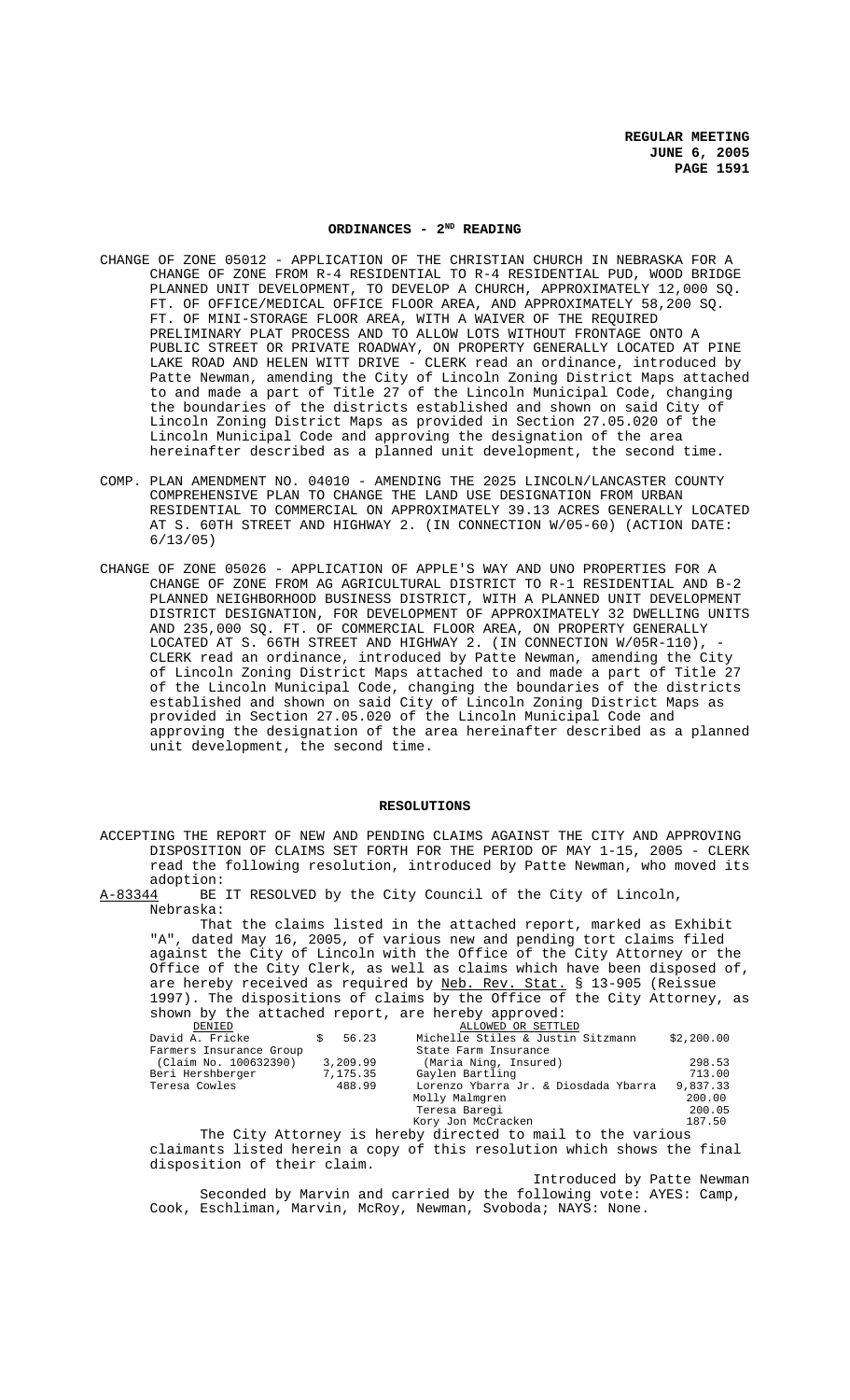AMENDING RESOLUTION NO. A-82743 WHICH APPROVED NORTHERN LIGHTS COMMERCIAL CENTER TO WAIVE THE REQUIRED SETBACKS FOR ALL INTERNAL YARDS RATHER THAN JUST FRONT YARD SETBACKS FROM THE INTERIOR PRIVATE ROADWAYS - CLERK read the following resolution, introduced by Patte Newman, who moved its adoption:

A-83345 WHEREAS, the City of Lincoln previously adopted Resolution No. A-82743 approving the application of Yeutter Family LLC and Northern Lights LLC to develop Northern Lights Commercial Center consisting of 103,400 sq. ft. of floor area of planned service commercial; and

WHEREAS, said approval also approved a waiver of the required front yard setbacks from interior private roadways; and WHEREAS, the approved waiver was incorrectly drafted as the

requested waiver was to waive all internal yard setbacks, not just front yard setbacks from interior private roadways.

NOW, THEREFORE, BE IT RESOLVED by the City Council of the City of Lincoln, Nebraska that condition 2 of Resolution No. A-82743, adopted by the City Council on May 10, 2004, be revised to read as follows:

2. The required 50' front yard setback along Northern Lights Drive is waived to allow a 20' setback and all required interior yard setbacks are waived to allow a 0' setback.

Introduced by Patte Newman Seconded by Marvin and carried by the following vote: AYES: Camp, Cook, Eschliman, Marvin, McRoy, Newman, Svoboda; NAYS: None.

APPROVING A COOPERATIVE AGREEMENT BETWEEN THE CITY, COUNTY, AND LOWER PLATTE SOUTH NRD TO MAINTAIN AND ENHANCE THE WETLANDS IN WILDERNESS PARK CLERK read the following resolution, introduced by Patte Newman, who moved its adoption:<br>A-83346 WHEREAS, the

WHEREAS, the Interlocal Cooperation Act, Neb. Rev. Stat. § 13-801, et seq., permits local governmental units to cooperate with other such units to make the most efficient use of their powers on the basis of mutual advantage; and

WHEREAS, the City of Lincoln, Nebraska (City), Lancaster County (County) and the Lower Platte South Natural Resources District (District) desire to cooperate in the maintenance and enhancement of wetlands in Wilderness Park; and

WHEREAS, the District is willing to provide up to \$35,000 in matching funds for wetland restoration work in Wilderness Park; and WHEREAS, the Friends of Wilderness Park will contribute up to

\$2,500 and the City is willing to share in the cost with \$25,000 of CIP funds as expenditures are incurred by the City for such work.

NOW, THEREFORE, BE IT RESOLVED by the City Council of the City of Lincoln, Nebraska:

That the Cooperative Agreement between the City of Lincoln, Lancaster County, and the Lower Platte South Natural Resources District attached hereto as Exhibit "A" in connection with the restoration and enhancement of wetlands in Wilderness Park in Lincoln, Lancaster County, Nebraska, is hereby approved and the Mayor is authorized to execute said Agreement on behalf of the City.

Introduced by Patte Newman Seconded by McRoy and carried by the following vote: AYES: Camp, Cook, Eschliman, Marvin, McRoy, Newman, Svoboda; NAYS: None.

APPOINTING DICK ESSEKS TO THE LINCOLN-LANCASTER COUNTY PLANNING COMMISSION FOR THE REMAINDER OF A SIX YEAR TERM TO EXPIRE ON AUGUST 24, 2005, AND FOR A NEW SIX YEAR TERM TO EXPIRE ON AUGUST 24, 2011 - CLERK read the following resolution, introduced by Patte Newman, who moved its adoption:

A-83347 BE IT RESOLVED by the City Council of the City of Lincoln, Nebraska:

That the appointment of Dick Esseks to the Lincoln-Lancaster County Planning Commission to fill an unexpired term expiring August 24, 2005, and to fill a new six-year term from August 25, 2005 to August 24, 2011, is hereby approved.

Introduced by Patte Newman Seconded by Marvin and carried by the following vote: AYES: Camp, Cook, Eschliman, Marvin, McRoy, Newman, Svoboda; NAYS: None.

SETTING THE HEARING DATE OF MONDAY, JUNE 20, 2005 AT 10:00 A.M. ON THE PUBLIC WORKS BOARD OF EQUALIZATION SPECIAL ASSESSMENT GROUP II - CITY CLERK requested approval of this setting the hearing date.

CAMP So moved.

Seconded by Marvin & carried by the following vote: AYES: Camp, Cook, Eschliman, Marvin, McRoy, Newman, Svoboda; NAYS: None.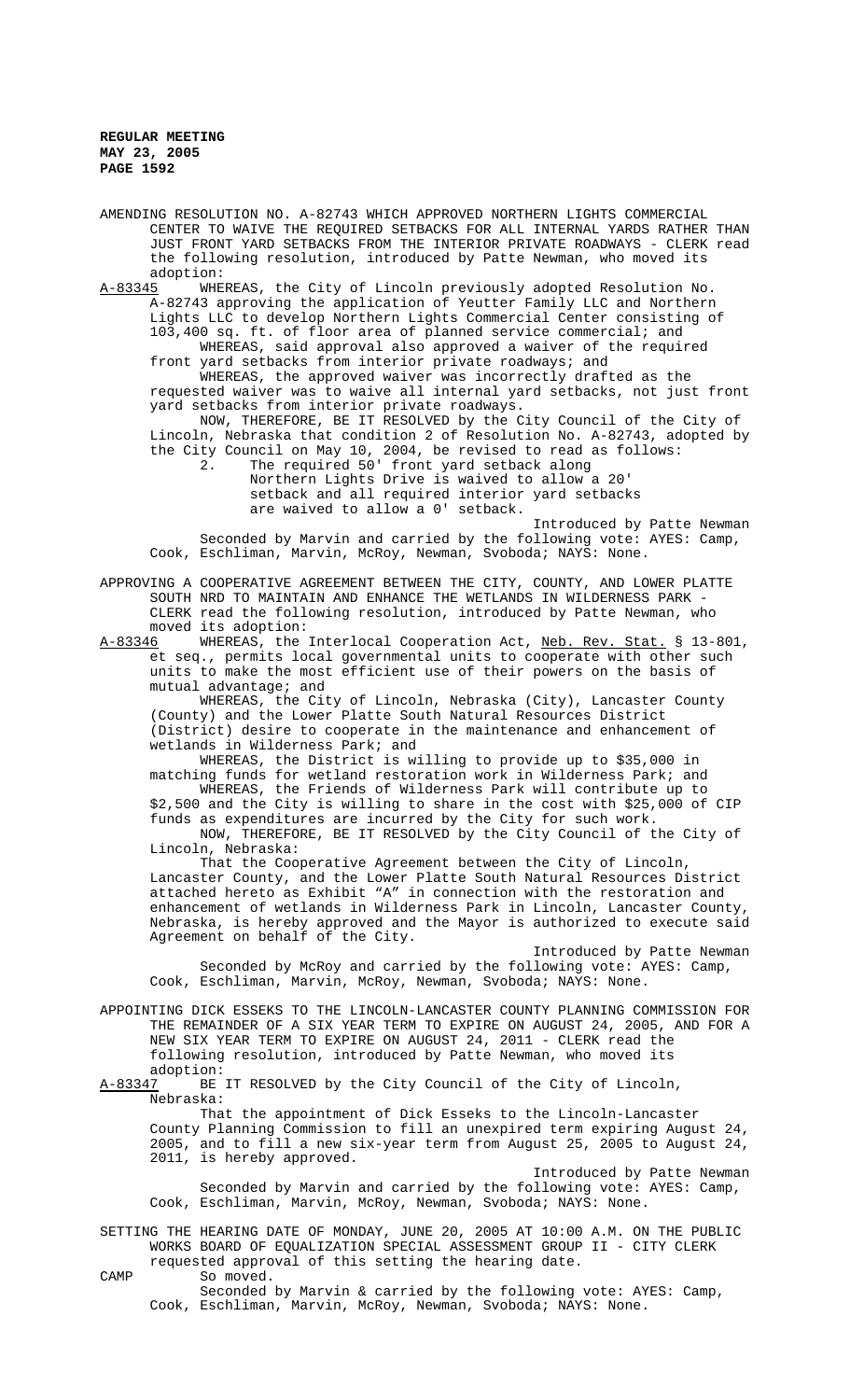SETTING THE HEARING DATE OF MONDAY, JUNE 20, 2005 AT 1:30 PM FOR AN APPLICATION OF SHANGHAI PALACE INC DBA SHANGHAI PALACE FOR A CLASS I LIQUOR LICENSE LOCATED AT 3239 S. 13<sup>TH</sup> STREET - CLERK read the following resolution, introduced by Jon Camp, who moved its adoption: A-83349 BE IT RESOLVED by the City Council, of the City of Lincoln, that a hearing date is hereby set for Monday, June 20, 2005, at 1:30 p.m. or as soon thereafter as possible in the City Council Chambers, County-City Building, 555 S.  $10^{\text{th}}$  Street, Lincoln, NE, for the Application of Shanghai Palace Inc dba Shanghai Palace for a Class I Liquor License located at 3239 S. 13<sup>th</sup> Street. If the Police Department is unable to complete the investigation by said time, a new hearing date will be set. Introduced by Jon Camp Seconded by Marvin and carried by the following vote: AYES: Camp, Cook, Eschliman, Marvin, McRoy, Newman, Svoboda; NAYS: None. SETTING THE HEARING DATE OF MONDAY, JUNE 20, 2005 AT 1:30 PM FOR AN APPLICATION OF GAS 'N SHOP INC DBA TOBACCO SHACK #67 FOR A CLASS D LIQUOR LICENSE LOCATED AT 6240 HAVELOCK AVENUE - CLERK read the following resolution, introduced by Jon Camp, who moved its adoption: A-83350 BE IT RESOLVED by the City Council, of the City of Lincoln, that a hearing date is hereby set for Monday, June 20, 2005, at 1:30 p.m. or as soon thereafter as possible in the City Council Chambers, County-City Building, 555 S.  $10^{\text{th}}$  Street, Lincoln, NE, for the Application of Gas 'N Shop Inc da Tobacco Shack #67 for a Class D Liquor license located at 6240 Havelock Avenue. If the Police Department is unable to complete the investigation by said time, a new hearing date will be set. Introduced by Jon Camp Seconded by Marvin and carried by the following vote: AYES: Camp, Cook, Eschliman, Marvin, McRoy, Newman, Svoboda; NAYS: None. SETTING THE HEARING DATE OF MONDAY, JUNE 20, 2005 AT 1:30 PM FOR AN APPLICATION OF GAS 'N SHOP INC DBA TOBACCO SHACK #68 FOR A CLASS D LIQUOR LICENSE LOCATED AT 4741 HOLDREGE STREET - CLERK read the following resolution, introduced by Jon Camp, who moved its adoption: A-83351 BE IT RESOLVED by the City Council, of the City of Lincoln, that a hearing date is hereby set for Monday, June 20, 2005, at 1:30 p.m. or as soon thereafter as possible in the City Council Chambers, County-City Building, 555 S.  $10^{\text{th}}$  Street, Lincoln, NE, for the Application of Gas 'N Shop Inc dba Tobacco Shack #68 for a Class D Liquor License located at 4741 Holdrege Street. If the Police Department is unable to complete the investigation by said time, a new hearing date will be set. Introduced by Jon Camp

Seconded by Marvin and carried by the following vote: AYES: Camp, Cook, Eschliman, Marvin, McRoy, Newman, Svoboda; NAYS: None.

SETTING THE HEARING DATE OF MONDAY, JUNE 20, 2005 AT 1:30 PM FOR AN APPLICATION OF NHA TRANG RESTAURANT INC DBA NHA TRANG RESTAURANT FOR A CLASS I LIQUOR LICENSE LOCATED AT 1309 L STREET - CLERK read the following resolution, introduced by Jon Camp, who moved its adoption:

A-83352 BE IT RESOLVED by the City Council, of the City of Lincoln, that a hearing date is hereby set for Monday, June 20, 2005, at 1:30 p.m. or as soon thereafter as possible in the City Council Chambers, County-City Building, 555 S. 10<sup>th</sup> Street, Lincoln, NE, for the Application of Nha Trang Restaurant Inc dba Nha Trang Restaurant for a Class I Liquor License located at 1309 L Street.

If the Police Department is unable to complete the investigation by said time, a new hearing date will be set.

Introduced by Jon Camp Seconded by Marvin and carried by the following vote: AYES: Camp, Cook, Eschliman, Marvin, McRoy, Newman, Svoboda; NAYS: None.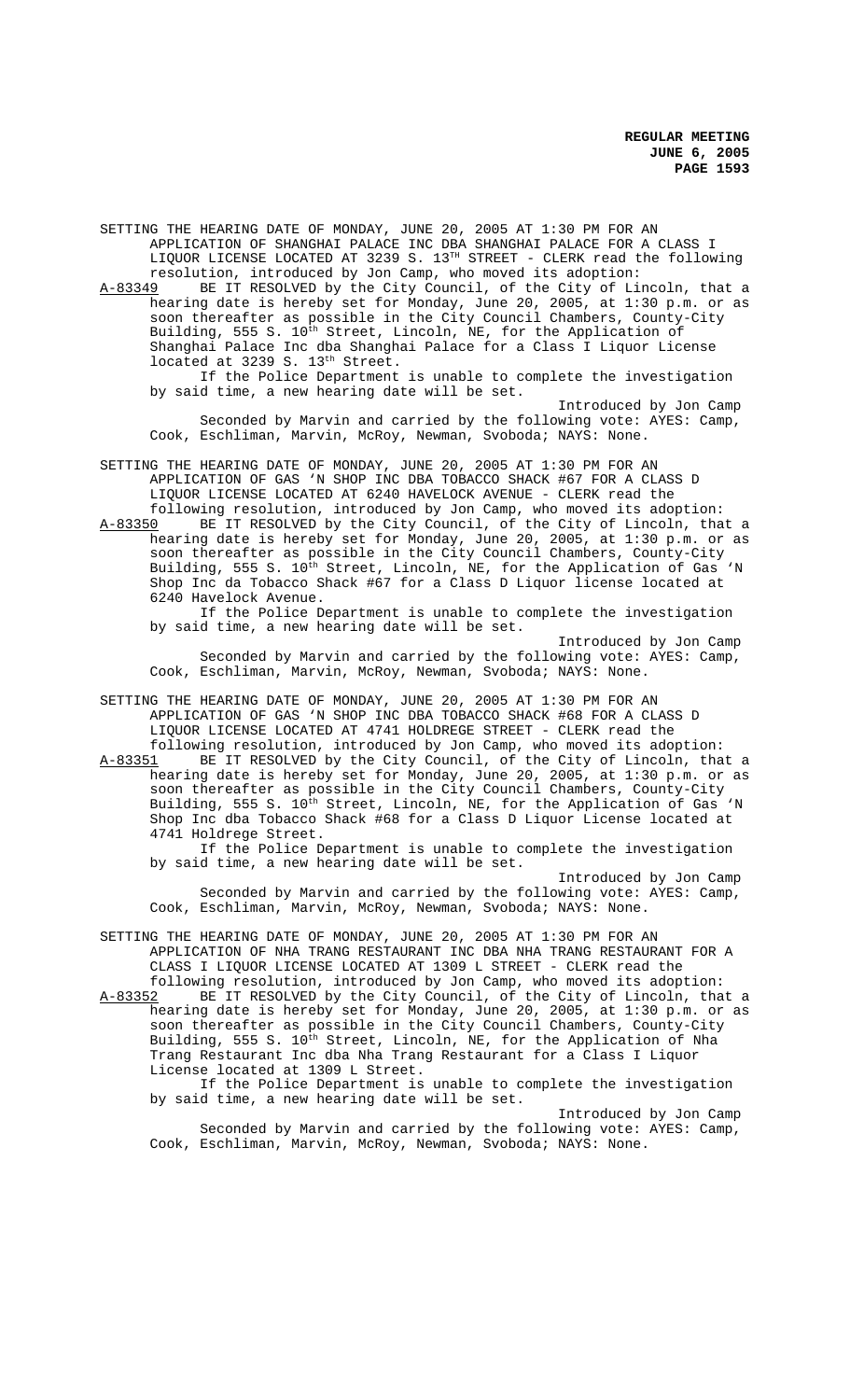### **PETITIONS & COMMUNICATIONS**

### **THE FOLLOWING HAVE BEEN REFERRED TO THE PLANNING DEPARTMENT:**

Change of Zone 05038 - Application submitted by Pine Lake Heights Congregation of Jehovah's Witnesses Inc, from AGR Agricultural Residential District to R-1 Residential District, on property generally located at S.  $68<sup>th</sup>$  Street and Pine Lake Road. Change of Zone 05039 - Application submitted by Olsson Associates, from

B-2 Planned Neighborhood Business District to H-3 Highway Commercial District, on property generally located at N. 27<sup>th</sup> Street and Fletcher Avenue.

Change of Zone 05040 - Application submitted by Olsson Associates, from O-3 Office Park District to B-2 Planned Neighborhood Business District, on property generally located at S.  $14^{th}$  Street and Yankee Hill Road. Use Permit 05004 - Application submitted by Olsson Associates, to allow approximately 33,500 square feet of office and commercial floor area, with waiver request to adjust the internal yard setbacks in the B-2 area, on property generally located at S.  $14^{th}$  Street and Yankee Hill Road.

Change of Zone 05041 - Application submitted by Olsson Associates, from O-3 Office Park District to B-2 Planned Neighborhood Business District, on property generally located at S. 70<sup>th</sup> Street and Pioneers Boulevard. Use Permit 130A - Application submitted by Olsson Associates, for an 85 room, four story hotel, with requests to waive rear yard setback and height restriction, on property generally located at S. 70<sup>th</sup> Street and Pioneers Boulevard.

Change of Zone 05042 - Application submitted by Olsson Associates, from O-3 Office Park District to B-2 Planned Neighborhood Business District, on property generally located at S. 14<sup>th</sup> Street and Pine Lake Road. Use Permit 89C - Application submitted by Olsson Associates, for retail office development, on property generally located at S.  $14^{\rm th}$  Street and Pine Lake Road.

Use Permit 123D - Application submitted by Olsson Associates, an amendment to waive lot arrangement and setbacks, on property generally located at N. 33rd Street and Folkways Boulevard.

#### **REPORTS OF CITY OFFICERS**

CLERK'S LETTER AND MAYOR'S APPROVAL OF ORDINANCES AND RESOLUTIONS PASSED BY THE CITY COUNCIL ON MAY 23, 2005 - CLERK presented the said report which was placed on file in the Office of the City Clerk.

APPROVING THE DISTRIBUTION OF FUNDS REPRESENTING INTEREST EARNINGS ON SHORT-TERM INVESTMENTS OF IDLE FUNDS DURING THE MONTH ENDED JULY, 2005 - CLERK read the following resolution, introduced by Jon Camp, who moved its adoption:

A-83348 BE IT RESOLVED by the City Council of the City of Lincoln, Nebraska:

That during the month ended April 30, 2005, \$696,440.50 was earned from the investments of "IDLE FUNDS". The same is hereby distributed to the various funds on a pro-rata basis using the balance of each fund and allocating a portion of the interest on the ratio that such balance bears to the total of all fund balances.

Introduced by Jon Camp Seconded by Marvin and carried by the following vote: AYES: Camp, Cook, Eschliman, Marvin, McRoy, Newman, Svoboda; NAYS: None.

- LINCOLN WATER AND WASTEWATER SYSTEM RECAPITULATION OF DAILY CASH RECEIPTS FOR MAY, 2005 - CLERK presented the said report which was placed on file in the Office of the City Clerk.
- REPORT FROM CITY TREASURER TELECOMMUNICATIONS OCCUPATION TAX FOR THE MONTH OF JANUARY THROUGH MARCH, 2005: VOICESTREAM, NETIFICE COMM, OPEX COMM, PNG TELECOMM, FAST PHONES OF NEBRASKA, ACCESSLINE COMM, TELENATIONAL COMM, GE BUSINESS PROD. SOLUTIONS, AMERICAN FARM BUREAU INC; MARCH, 2005: ONE CALL COMM, TRACFONE WIRELESS INC, XO COMM SERVICES, COMTECH 21 LLC, VOICECOM TELECOMM, WINSTAR COMM, 360NETWORKS USA INC, QWEST COMM, GUARANTEED PHONE SERVICE, VERIZON SELECT SERVICES, IDT CORP, CINCINNATI BELL ANY DISTANCE, VERIZON BELL ATLANTIC COMM, CIII COMM OPERATIONS, BUSINESS TELECOM, TRANS NATIONAL COMM INTERNATIONAL, ON-STAR CORPORATION, NETWORK BILLING SYSTEMS, ENHANCED COMM, TELECORP COMM, GLOBAL CROSSING TELECOMM, VIRGIN MOBILE USA, INTELLICALL OPERATOR SERVICES, ACN COMM SERVICES, WORKING ASSETS FUNDING SERVICE, UNC INC, PRIMUS TELECOMM, NEXTEL WEST CORP, MCLEODUSA TELECOMM, IBM GLOBAL SERVICES, T-NETIX TELECOM, QUANTUM SHIFT COMM, KDDI AMERICA INC, STAR NUMBER INC, SHAFFER COMM, USCOC OF GREATER IOWA, AT&T COMMUNICATIONS OF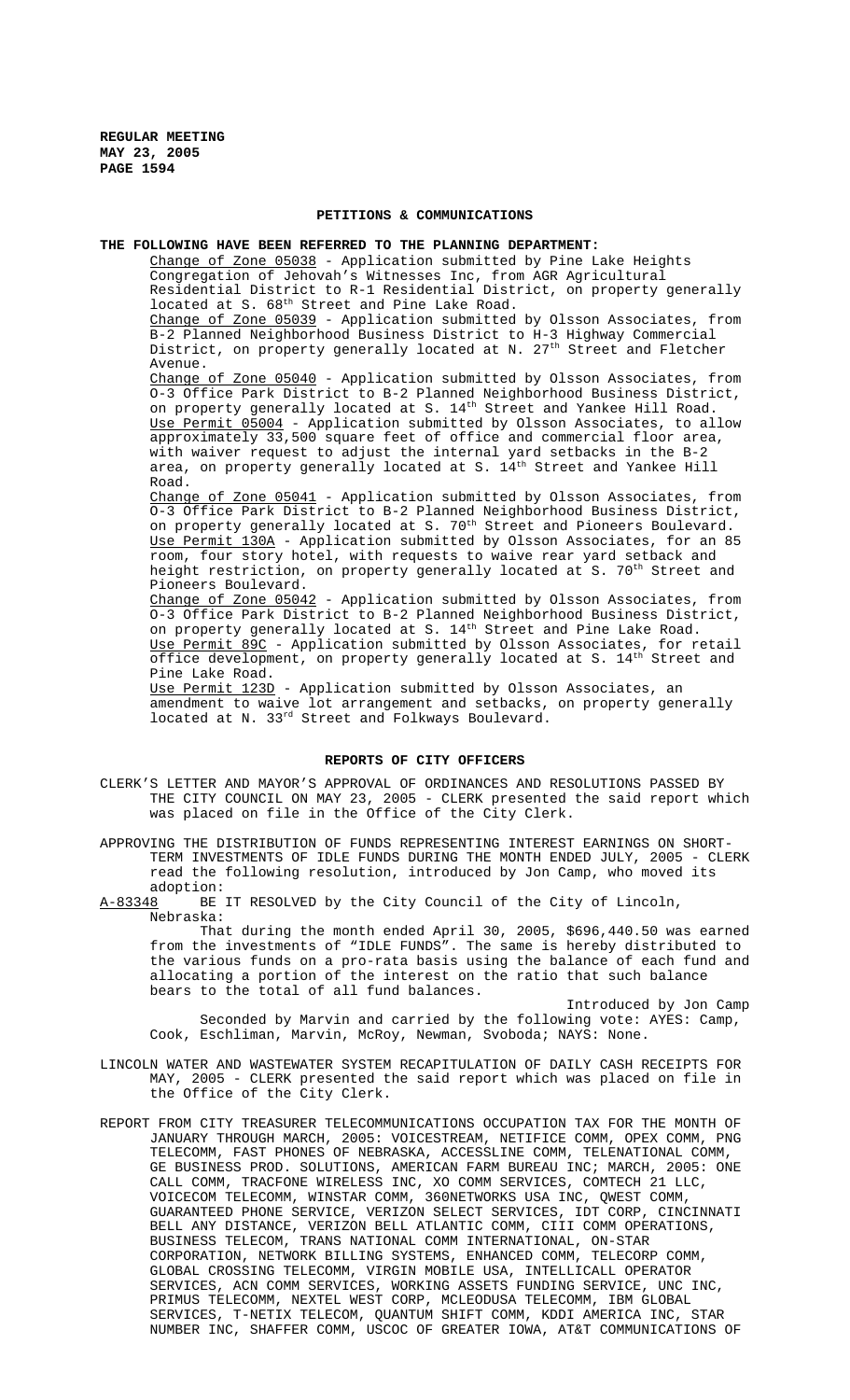MIDWEST, NE TECHNOLOGY & TELECOMM, NEW CINGULAR WIRELESS, CRICKET COMM, ALLTEL SYSTEMS OF THE MIDWEST, ALLTEL NEBRASKA INC, ALLTEL COMM OF NEBRASKA; APRIL, 2005: ATS MOBILE TELEPHONE CO, NETWORK BILLING SYSTEMS, VARTEC, NOSVA LIMITED PARTNERSHIP, EXCEL, SOUTHWESTERN BELL COMM SERVICES, AFFINITY NETWORK INC, GTC TELECOM CORP, LDMI TELECOMM, ACCERIS COMM CORP, NOS COMM INC, GLOBALCOM INC, ZONE TELECOM INC, LIGHTYEAR NETWORK SOLUTIONS, TRI-M COMM, ASSOCIATION ADMINISTRATORS INC, NEXTEL WEST CORP, ONE CALL COMM, GUARANTEED PHONE SERVICE, 360NETWORKS USA INC, SPRINT COMM, MCI WORLDCOM NETWORK SERVICES, CELLULAR ONE, NEXTEL PARTNERS, AND SPRINT SPECTRUM - CLERK presented the said report which was placed on file in the Office of the City Clerk.

REPORT FROM CITY TREASURER FOR FRANCHISE FEES FROM THE TIME WERNER CABLE FOR THE QUARTER ENDING MARCH 31, 2005 - CLERK presented the said report which was placed on file in the Office of the City Clerk.

# **WITHDRAW FROM PENDING**

CHANGE OF ZONE 3196 - APP. OF THE INTERIM PLANNING DIRECTOR FOR A CHANGE FROM B-1 LOCAL BUSINESS & R-3 RESIDENTIAL TO B-2 PLANNED NEIGHBORHOOD BUSINESS & FROM R-3 RESIDENTIAL TO AGR AGRICULTURAL RESIDENTIAL, ON PROPERTY GENERALLY LOCATED AT S. CODDINGTON AVE. & W. VAN DORN ST. (IN CONNECTION W/00-67) (4/17/00 - PLACED ON PENDING) (3/5/01 - PLACED ON PENDING) (REQUEST TO WITHDRAW) - PRIOR to reading:

CAMP Moved to withdraw item from pending. Seconded by Marvin and carried by the following vote: AYES: Camp, Cook, Eschliman, Marvin, McRoy, Newman, Svoboda; NAYS: None. The ordinance, having been **WITHDRAWN**, was assigned the File **#38-4500** & was placed on file in the Office of the City Clerk.

CHANGE OF ZONE 3247 - APP. OF THE INTERIM PLANNING DIRECTOR FOR A CHANGE FROM AGR AGRICULTURAL RESIDENTIAL & R-3 RESIDENTIAL TO B-2 PLANNED NEIGHBORHOOD BUSINESS, ON PROPERTY GENERALLY LOCATED ON THE SOUTHWEST CORNER OF S. CODDINGTON AVE. & W. VAN DORN ST. (IN CONNECTION W/00-65) (4/17/00 - PLACED ON PENDING) (3/5/01 - PLACED ON PENDING) (REQUEST TO WITHDRAW) - PRIOR to reading:

CAMP Moved to withdraw item from pending.

Seconded by Marvin and carried by the following vote: AYES: Camp, Cook, Eschliman, Marvin, McRoy, Newman, Svoboda; NAYS: None. The ordinance, having been **WITHDRAWN**, was assigned the File **#38-4501** & was placed on file in the Office of the City Clerk.

#### ORDINANCES - 1<sup>ST</sup> READING

- APPROVING A ONE-YEAR LEASE AGREEMENT BETWEEN THE CITY AND THE CLYDE MALONE COMMUNITY CENTER FOR THE LEASE OF OFFICE SPACE BY THE LINCOLN AREA AGENCY ON AGING FOR ITS ACTIVAGE CENTER PROGRAM AT 2032 U STREET - CLERK read the following ordinance , introduced by Jon Camp, accepting and approving a Lease Agreement between the City of Lincoln an Clyde Malone Center for the lease of office space by the Lincoln Area Agency on Aging for its ActivAge Center program at 2032 U Street for a one-year term beginning September 1, 2004, the first time.
- AMENDING THE PAY SCHEDULES OF EMPLOYEES WHOSE CLASSIFICATIONS ARE ASSIGNED TO THE PAY RANGE WHICH IS PREFIXED BY THE LETTER "A" BY CREATING THE JOB CLASSIFICATION OF "ECONOMIC DEVELOPMENT SPECIALIST" - CLERK read the following ordinance, introduced by Jon Camp, amending Section 1 of Ordinance No. 18412 relating to the pay schedules of employees whose classifications are assigned to the pay range which is prefixed by the letter "A", by creating the job classification of Economic Development Specialist, the first time.
- APPROVING A THREE-YEAR LEASE AGREEMENT WITH AN OPTION TO PURCHASE BETWEEN THE CITY AND KANSAS STATE BANK OF MANHATTAN FOR A 2005 ELGIN "F" DUAL SWEEPER FOR USE BY THE DEPARTMENT OF PUBLIC WORKS & UTILITIES - CLERK read the following ordinance, introduced by Jon Camp, accepting and approving a three-year lease agreement with option to purchase between the City of Lincoln, Nebraska and Kansas State Bank of Manhattan for a 2005 Elgin Eagle "F" Dual Sweeper for use by the Department of Public Works & Utilities, the first time.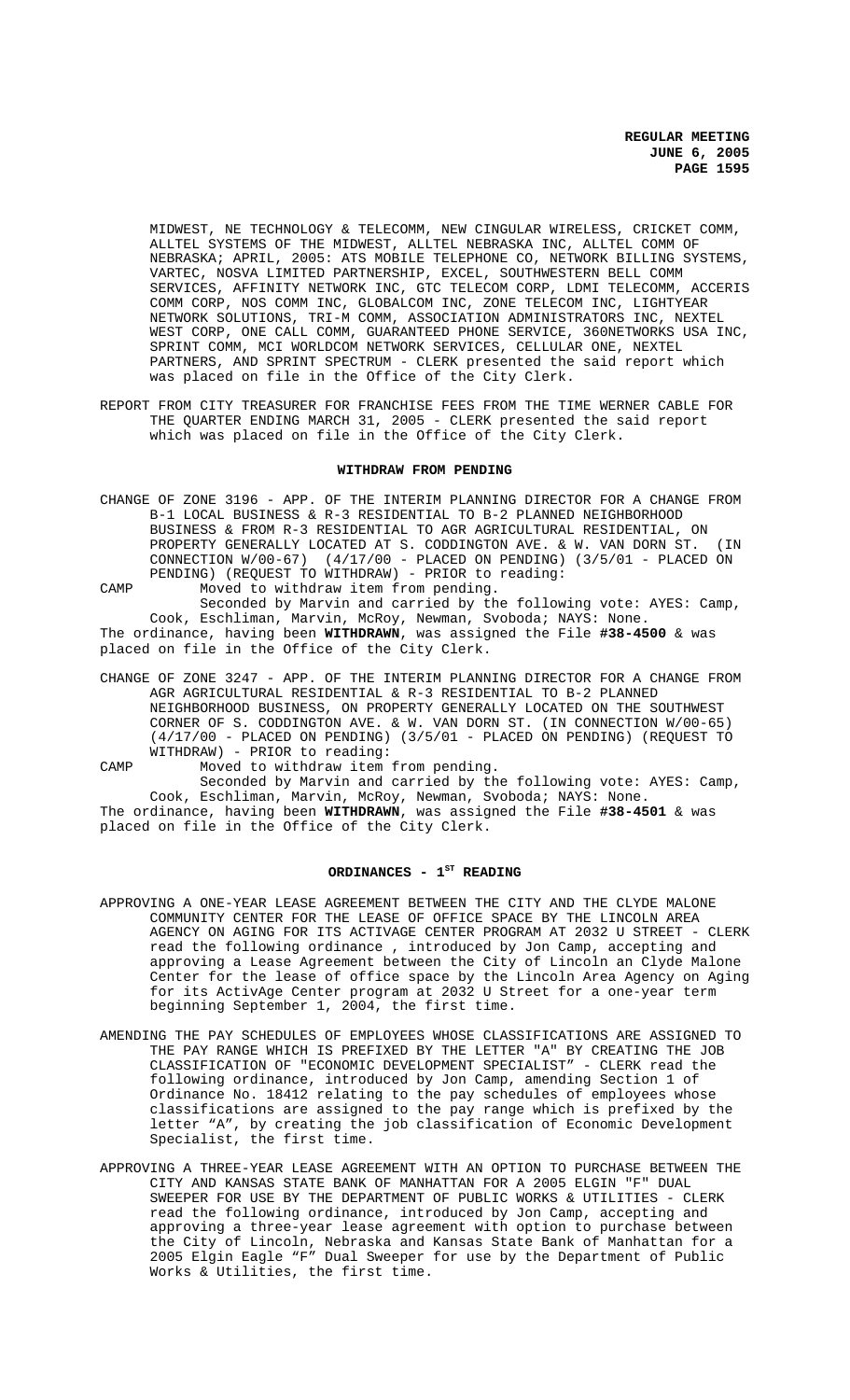- ANNEXATION 05006- AMENDING THE LINCOLN CORPORATE LIMITS MAP BY ANNEXING APPROXIMATELY 90 ACRES OF PROPERTY GENERALLY LOCATED NORTH OF FLETCHER AVENUE AND WEST OF NORTH 14TH STREET (IN CONNECTION W/05R-113, 05-65, 05R-109, 05-66) - CLERK read the following ordinance, introduced by Jon Camp, annexing and including the below described land as part of the City of Lincoln, Nebraska and amending the Corporate Limits Map attached to and made a part of Ordinance No. 18208, to reflect the extension of the corporate limits boundary of the City of Lincoln, Nebraska established and shown thereon, the first time.
- APPROVING THE HARTLAND'S GARDEN VALLEY ADDITION CONDITIONAL ANNEXATION AND ZONING AGREEMENT BETWEEN THE CITY AND HARTLAND HOMES, INC. RELATING TO THE ANNEXATION OF APPROXIMATELY 90.05 ACRES, GENERALLY LOCATED ON THE WEST SIDE OF N. 14TH STREET FROM FLETCHER AVE. TO HUMPHREY AVE. (IN CONNECTION W/05-64, 05-65, 05R-109, 05-66) (ACTION DATE: 6/20/05)
- CHANGE OF ZONE 05024 APPLICATION OF HARTLAND HOMES, INC. FOR A CHANGE OF ZONE FROM AG AGRICULTURAL DISTRICT TO R-3 RESIDENTIAL DISTRICT ON PROPERTY GENERALLY LOCATED NORTH OF FLETCHER AVENUE AND WEST OF NORTH 14TH STREET (IN CONNECTION W/05-64, 05R-113, 05R-109, 05-66) - CLERK read the following ordinance, introduced by Jon Camp, amending the Lincoln Zoning District maps attached to and made a part of Title 27 of the Lincoln Municipal Code, as provided by Section 27.05.020 of the Lincoln Municipal Code, by changing the boundaries of the districts established and shown thereon, the first time.
- APPEAL OF KEITH SPILKER, DONALD W. SPILKER, LARRY OGDEN, BRUCE A. SPILKER, ANNABELLE NEEMANN, MELINDA KRAMER, BETTY KING, KAHLEEN ZIMMER AND CHARLEY VOGEL FROM THE PLANNING COMMISSIN APPROVAL OF SPECIAL PERMIT 05015 TO DEVELOP HARTLAND'S GARDEN VALLEY COMMUNITY UNIT PLAN FOR 326 DWELLING UNITS, WITH REQUESTED WAIVERS OF THE REQUIRED PRELIMINARY PLAT PROCESS, TO ALLOW BLOCKS TO EXCEED MAXIMUM BLOCK LENGTHS, TO REDUCE AVERAGE LOT WIDTH, TO REDUCE LOT AREA, TO ALLOW DOUBLE FRONTAGE LOTS, TO ELIMINATE PEDESTRIAN EASEMENTS, TO ALLOW STREETS TO BE PAVED WITHOUT CURB AND GUTTER AND TO ALLOW SANITARY SEWER TO FLOW OPPOSITE STREET GRADES, ON PROPERTY GENERALLY LOCATED WEST OF N. 14TH STREET AND NORTH OF FLETCHER AVE. (IN CONNECTION W/05-64, 05R-113, 05-65, 05-66) (ACTION DATE: 6/20/05)
- VACATION 05002 VACATING NORTH 11TH STREET FROM THE NORTH LINE OF FLETCHER AVENUE TO THE SOUTH LINE OF HUMPHREY AVENUE - CLERK read the following ordinance, introduced bgy Jon Camp, vacating North 11<sup>th</sup> Street from the north line of Fletcher Avenue to the south line of Humphrey Avenue, the first time.
- CHANGE OF ZONE 2382B APPLICATION OF BJ MCLAND, INC. TO AMEND STONY RIDGE PLANNED UNIT DEVELOPMENT TO ALLOW AN EXPANSION OF THE AREA FOR THE SALE OF ALCOHOLIC BEVERAGES FOR CONSUMPTION ON THE PREMISES, ON PROPERTY GENERALLY LOCATED AT SPORTSCASTERS BAR AND GRILL, 3048 N. 70TH STREET CLERK read the following ordinance, introduced by Jon Camp, amending the previously approved Stony Ridge Planned Unit Development to expand the area for the sale of alcoholic beverages for consumption on the premises, the first time.
- CHANGE OF ZONE 05019 AMENDING SECTION 27.83.010 OF THE LINCOLN MUNICIPAL CODE TO ESTABLISH THAT THE REQUIREMENTS OF THE BUILD-THROUGH ACREAGE (BTA) OVERLAY DISTRICT ONLY APPLY TO APPLICATION FOR DEVELOPMENT SUBMITTED AFTER OCTOBER 25, 2004 (IN CONNECTION W/05-71) - CLERK read the following ordinance, introduced by Jon Camp, amending Chapter 27.83 of the Lincoln Municipal Code relating to the Build Through Acreage Overlay District by amending Section 27.83.010 to provide that the regulations shall only apply to applications for development within the BTA District submitted after October 25, 2004; and repealing Section 27.83.010 of the Lincoln Municipal Code as hitherto existing, the first time.
- MISC. 05006 AMENDING THE LINCOLN MUNICIPAL CODE BY ADDING A NEW SECTION 26.15.070 TO ESTABLISH THAT BUILD-THROUGH STANDARDS APPLY TO ALL DEVELOPMENTS REQUIRING A SUBDIVISION WITHIN THE BUILD-THROUGH ACREAGE (BTA) OVERLAY DISTRICT (IN CONNECTION W/05-68) - CLERK read the following ordinance, introduced by Jon Camp, amending Chapter 26.15 of the Lincoln Municipal Code relating to Preliminary Plats by adding a new section numbered 26.15.070 to require submittal of a transitional preliminary plat for specified developments requiring a subdivision within the BTA Build Through Acreage Overlay District and to specify the information to be shown on the transitional preliminary plat buildable lots, the first time.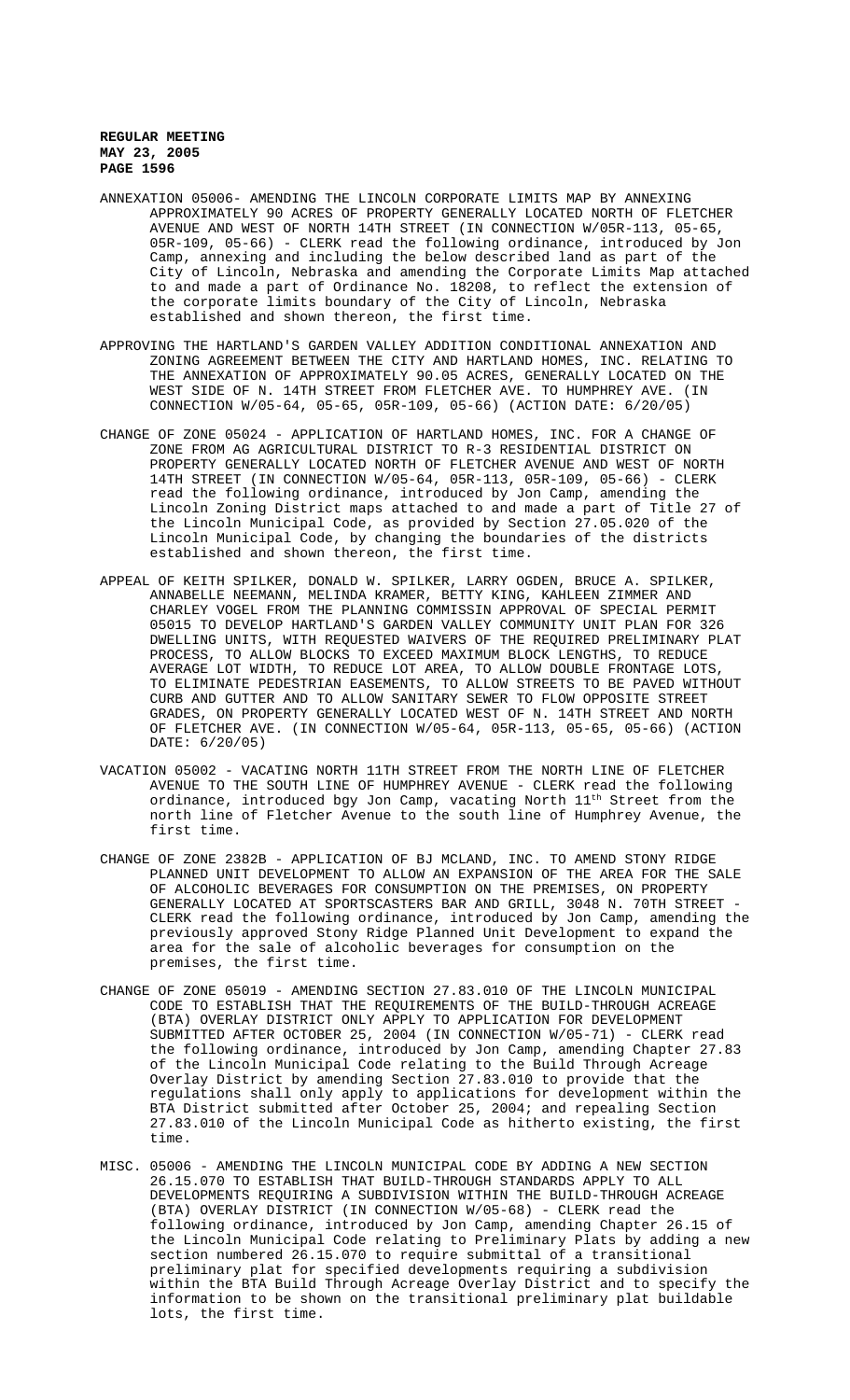- ANNEXATION 05007 AMENDING THE LINCOLN CORPORATE LIMITS MAP BY ANNEXING APPROXIMATELY 26.1 ACRES OF PROPETY GENERALLY LOCATED AT S. 93RD STREET AND OLD CHENEY ROAD (IN CONNECTION W/05R-112, 05-70) - CLERK read the following ordinance, introduced by Jon Camp, annexing and including the below described land as part of the City of Lincoln, Nebraska and amending the Corporate Limits Map attached to and made a part of Ordinance No. 18208, to reflect the extension of the corporate limits boundary of the City of Lincoln, Nebraska established and shown thereon, the first time.
- APPROVING THE RAVENWOOD CONDITIONAL ANNEXATION AND ZONING AGREEMENT BETWEEN THE CITY AND IRONWOOD ESTATES, LLC, ALAN FLUCKEY, AND SUSAN CHADWICK RELATING TO THE ANNEXATION OF APPROXIMATELY 26.1 ACRES, GENERALLY LOCATED AT 93RD STREET AND OLD CHENEY ROAD. (IN CONNECTION W/05-69, 05-70) (ACTION DATE: 6/20/05)
- CHANGE OF ZONE 05025 APPLICATION OF IRONWOOD ESTATES, LLC FOR A CHANGE OF ZONE FROM AG AGRICULTURAL DISTRICT TO R-3 RESIDENTIAL DISTRICT ON PROPERTY GENERALLY LOCATED AT S. 93RD STREET AND OLD CHENEY ROAD (IN CONNECTION W/05R-112, 05-69) - CLERK read the following ordinance, introduced by Jon Camp, amending the Lincoln Zoning District Maps attached to and made a part of Title 27 of the Lincoln Municipal Code, as provided by Section 27.05.020 of the Lincoln Municipal Code, by changing the boundaries of the districts established and shown thereon, the first time.
- CHANGE OF ZONE 05037 AMENDING SECTION 27.35.070(E) OF THE LINCOLN MUNICIPAL CODE TO ADJUST THE YARD REQUIREMENTS FOR BUILDINGS ADJACENT TO WALLS WITH WINDOWS FOR RESIDENTIAL USES IN THE B-4 LINCOLN CENTER BUSINESS DISTRICT - CLERK read the following ordinance, introduced by Jon Camp, amending Section 27.35.070 of the Lincoln Municipal Code relating to the Height and Area Regulations within the B-4 Lincoln Center Business District to adjust the yard requirements for buildings adjacent to walls with windows for residential uses; and repealing Section 27.35.070 of the Lincoln Municipal Code as hitherto existing, the first time.
- STREET NAME CHANGE 05003 RENAMING THE STREET RUNNING NORTHWEST OFF OF FRANKLIN STREET TO KAJAN DRIVE AS "ANAHEIM DRIVE" - CLERK read the following ordinance, introduced by Jon Camp, naming the unnamed street running northwest off of Franklin Street to Kajan Drive as "Anaheim<br>Drive." as recommended by the Street Name Committee, the first time. as recommended by the Street Name Committee, the first time.
- STREET NAME CHANGE 05004 NAMING THE ROAD PLANNED TO CONNECT ASHBROOK DRIVE TO HIGHWAY 2, EAST OF 70TH STREET & HIGHWAY 2, AS "ASHBROOK DRIVE" - CLERK read the following ordinance, introduced by Jon Camp, naming the road planned to connect Ashbrook Drive to Highway 2, generally located east of  $70^{\rm th}$  and Highway 2, as "Ashbrook Drive", as recommended by the Street Name Committee, the first time.

### ORDINANCES - 3<sup>RD</sup> READING

- ANNEXATION NO. 01008 AMENDING THE LINCOLN CORPORATE LIMITS MAP BY ANNEXING APPROXIMATELY 5.0 ACRES OF PROPERTY GENERALLY LOCATED AT WEST VAN DORN STREET AND SOUTH CODDINGTON AVENUE. (IN CONNECTION W/05R-99, 05-55, 05R-100, 05-26) - PRIOR to reading:
- COOK Moved to delay the item for 1 week to 6/13/05. Seconded by McRoy and carried by the following vote: AYES: Camp, Cook, Eschliman, Marvin, McRoy, Newman, Svoboda; NAYS: None.
- APPROVING THE WEST VAN DORN PLAZA ANNEXATION AND ZONING AGREEMENT BETWEEN THE CITY OF LINCOLN AND STOCKWELL PROPERTIES OUTLINING CERTAIN CONDITIONS AND UNDERSTANDINGS WITH REGARDS TO THE ANNEXATION OF APPROXIMATELY 5.0 ACRES OF PROPERTY GENERALLY LOCATED AT WEST VAN DORN STREET AND SOUTH CODDINGTODN AVENUE (IN CONNECTION W/05-54, 05-55, 05R-100, 05-56) (ACTION DATE: 6/6/05) - PRIOR to reading:
- COOK Moved to delay the item for 1 week to 6/13/05. Seconded by McRoy and carried by the following vote: AYES: Camp, Cook, Eschliman, Marvin, McRoy, Newman, Svoboda; NAYS: None.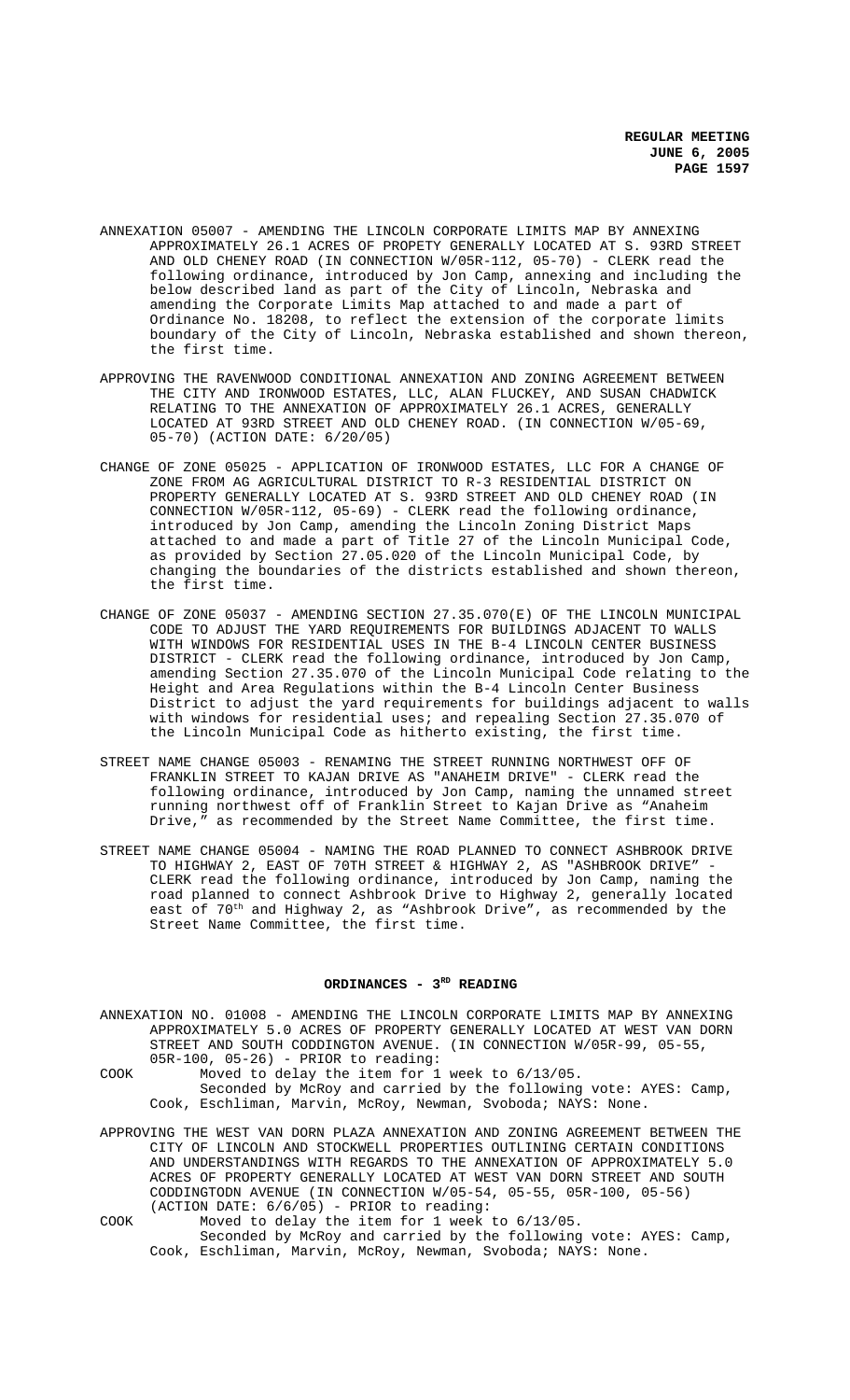CHANGE OF ZONE 3419 - APPLICATION STOCKWELL PROPERTIES LLC AND R.C. KRUEGER DEVELOPMENT COMPANY FOR A CHANGE OF ZONE FROM AG AGRICULTURAL DISTRICT, AGR AGRICULTURAL RESIDENTIAL DISTRICT, R-3 RESIDENTIAL DISTRICT AND B-1 LOCAL BUSINESS DISTRICT TO B-2 PLANNED NEIGHBORHOOD BUSINESS DISTRICT, ON PROPERTY GENERALLY LOCATED NORTHEAST, SOUTHEAST AND SOUTHWEST OF THE INTERSECTION OF WEST VAN DORN STREET AND SOUTH CODDINGTON AVENUE. (IN CONNECTION W/05-54, 05R-99, 05R-100, 05-56)- PRIOR to reading:

- COOK Moved to delay the item for 1 week to 6/13/05. Seconded by McRoy and carried by the following vote: AYES: Camp, Cook, Eschliman, Marvin, McRoy, Newman, Svoboda; NAYS: None.
- USE PERMIT 133 APPLICATION OF STOCKWELL PROPERTIES AND R.C. KRUEGER DEVELOPMENT COMPANY TO DEVELOP APPROXIMATELY 40,000 SQUARE FEET OF OFFICE AND COMMERCIAL FLOOR AREA, WITH REQUESTED WAIVERS OF THE REQUIRED PRELIMINARY PLAT PROCESS, FRONT AND SIDE YARD SETBACKS, PAVING WITH CURB AND GUTTER, SIDEWALKS, THE REQUIREMENT THAT ALL LOTS HAVE FRONTAGE AND ACCESS TO A PUBLIC STREET OR PRIVATE ROADWAY, MINIMUM LOT FRONTAGE FOR A GROUND SIGN, SIGNS IN THE FRONT YARD, SIGNS MORE THAN 30 FEET FROM A BUILDING, STREET TREES, LANDSCAPING, AND PARKING IN THE FRONT YARDS, ON PROPERTY GENERALLY LOCATED NORTHEAST, SOUTHEAST, AND SOUTHWEST OF THE INTERSECTION OF WEST VAN DORN STREET AND SOUTH CODDINGTON AVE. (IN CONNECTION W/05-54, 05R-99, 05-55, 05-56) (ACTION DATE: 6/6/05)

COOK Moved to delay the item for 1 week to 6/13/05. Seconded by McRoy and carried by the following vote: AYES: Camp, Cook, Eschliman, Marvin, McRoy, Newman, Svoboda; NAYS: None.

- DECLARING A TRACT OF LAND CONSISTING OF .24 ACRES, MORE OR LESS, AS SURPLUS PROPERTY GENERALLY LOCATED SOUTHEAST OF THE INTERSECTION OF WEST VAN DORN STREET AND SOUTH CODDINGTON AVE. (IN CONNECTION W/05-54, 05R-99, 05-55, 05R-100, 05-56) - PRIOR to reading:
- COOK Moved to delay the item for 1 week to 6/13/05. Seconded by McRoy and carried by the following vote: AYES: Camp, Cook, Eschliman, Marvin, McRoy, Newman, Svoboda; NAYS: None.
- APPROVING AN AMENDMENT TO THE NORTH 27TH STREET CORRIDOR AND ENVIRONS REDEVELOPMENT PLAN TO INCLUDE THREE CITY-OWNED LOTS IN THE PLAN IDENTIFIED AS "PROJECT NO. 7. 27TH AND APPLE: COMMERCIAL REDEVELOPMENT", AND THE DEMOLITION OF THE EXISTING STRUCTURES GENERALLY LOCATED AT NORTH 27TH AND P STREETS (IN CONNECTION W/05-57, 05-58) (ACTION DATE: 6/6/05) - CLERK read the following resolution, introduced by Annette McRoy, who moved its adoption:<br>A-83353 WHEREAS, the
- WHEREAS, the City Council, on June 19, 2000, adopted Resolution No. A-80238 finding an area generally bounded by "N" Street on the south; the viaduct over the Burlington Northern Santa Fe right-of-way, parallel to Cornhusker Highway on the north; 23rd Street on the west; and 31st Street on the east to be blighted and substandard as defined in the Nebraska Community Development Law (Neb. Rev. Stat. § 18-2101, et seq. as amended) and in need of redevelopment; and

WHEREAS, the City Council has previously adopted the North 27th Street Corridor and Environs Redevelopment Plan (hereinafter the "Plan") including plans for various redevelopment projects within said area in accordance with the requirements and procedures of the Nebraska Community Development Law; and now desires to amend provisions of the Plan related to the 27th and Apple Street Commercial Redevelopment Project to add acquisition of additional property to facilitate commercial redevelopment in conformance with the Plan; and

WHEREAS, the Director of the Urban Development Department has filed with the City Clerk the Amendments to the Plan, which amendments are attached hereto, marked as Exhibit "A", and made a part hereof by reference, and has reviewed said Amendments and has found that they meet the conditions set forth in Neb. Rev. Stat. § 18-2113 (Reissue 1997); and

WHEREAS, on April 15, 2005 notice of public hearing was mailed, postage prepaid, to the president or chairperson of the governing body of each county, school district, community college, educational service unit, and natural resource district in which the real property subject to such plan is located and whose property tax receipts would be directly affected and to all registered neighborhood associations located in whole or in part within one mile radius of the area to be redeveloped setting forth the time, date, place, and purpose, of the public hearing to be held on April 27, 2005 before the Lincoln City - Lancaster County Planning Commission regarding the Amendments to North 27th Street Redevelopment Plan, a copy of said notice and list of said registered neighborhood associations having been attached hereto as Exhibit "B" and "C" respectively; and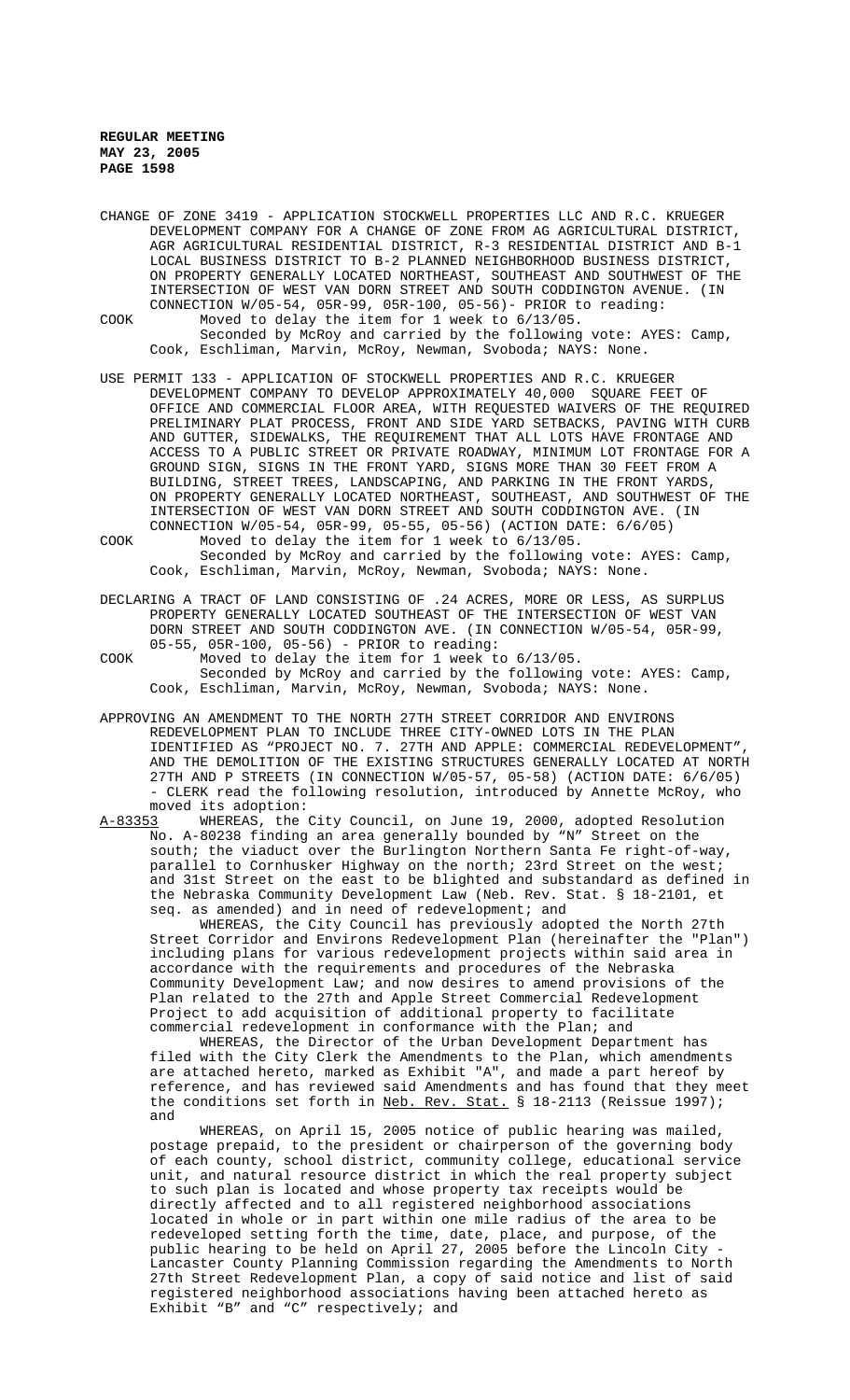WHEREAS, said proposed Amendments to North 27th Street Redevelopment Plan have been submitted to the Lincoln-Lancaster County Planning Commission for review and recommendation, and said Planning Commission on April 27, 2005 found the proposed Amendments to be in conformance with the Comprehensive Plan and recommended approval thereof; and<br>WHEREAS.

on April 12, 2005 a notice of public hearing was mailed, postage prepaid, to the foregoing governing bodies and registered neighborhood associations setting forth the time, date, place, and purpose of the public hearing before the City Council to be held on May 23, 2005 regarding the proposed Amendments to North 27th Street Redevelopment Plan, a copy of said notice having been attached hereto as Exhibit "D"; and

WHEREAS, on May 6, 2005 and May 13, 2005 a notice of public hearing was published in the Lincoln Journal Star newspaper, setting forth the time, date, place, and purpose of the public hearing to be held on May 23, 2005 regarding the proposed Amendments to the North 27th Street Redevelopment Plan; and

WHEREAS, on May 23, 2005 in the City Council Chambers of the County City Building, 555 South 10th Street, Lincoln, Nebraska, the City Council held a public hearing relating to the proposed Amendments to the North 27th Street Redevelopment Plan and all interested parties were afforded at such public hearing a reasonable opportunity to express their views respecting said proposed plan; and

WHEREAS, the City Council after the hearing on May 23, 2005 duly considered all statements made and materials submitted relating to said Amendments and specifically found among other things that the costs and benefits of the proposed Redevelopment Projects, including costs and benefits to other affected political subdivisions, the economy of the community, and the demand for public and private services were in the long-term best interest of the community impacted by the same.

WHEREAS, the City Council has duly considered all statements made and materials submitted relating to said proposed plans.

NOW, THEREFORE, IT IS FOUND AND DETERMINED by the City Council of the City of Lincoln, Nebraska as follows:

1. That the Amendments are described in sufficient detail and are designed with the general purpose of accomplishing a coordinated, adjusted, and harmonious development of the City which will promote general health, safety, and welfare, sound design and arrangement, the wise and efficient expenditure of public funds, and the prevention of the recurrence of unsanitary or unsafe dwelling accommodations or conditions of blight.

2. That the proposed Project is feasible and in conformity with the general plan for the development of the City of Lincoln as a whole and said plan is in conformity with the legislative declarations, and the determinations set forth in the Community Development Law.

3. That the Director of the Urban Development Department has submitted with said Redevelopment Plan a statement of the proposed method and estimated cost of the acquisition and preparation for redevelopment of the Project areas and the estimated proceeds or revenue from the partial disposal thereof to redevelopers, if any; a statement of the proposed method of financing the Redevelopment Projects; and a statement of the method proposed for the relocation of families and businesses to be displaced from the Redevelopment Project areas.

4. That the acquisitions by the City of real property, if any, as set forth in the Amendments are necessary for implementation of said Projects and their purposes under the provisions of the Community Development Law.

5. That the Redevelopment Projects in the Amendments would not be economically feasible without the use of tax-increment financing. 6. That said Redevelopment Projects would not occur in the Plan

Redevelopment Area without the use of tax-increment financing. 7. That the costs and benefits of the Redevelopment Projects, including costs and benefits to other affected political subdivisions, the economy of the community, and the demand for public and private services have been analyzed by the City Council and have been found to be in the long-term best interest of the community impacted by the redevelopment projects according to the (a) the community's public service needs impacts and local tax impacts arising from the approval of the project; (b) impacts on employers and employees of firms locating or expanding within the boundaries of the project area; (c) impacts on other employers and employees in the City and immediate area outside the project area; and (d) other impacts the City Council hereby determines to be relevant to the consideration of costs and benefits arising from the redevelopment project.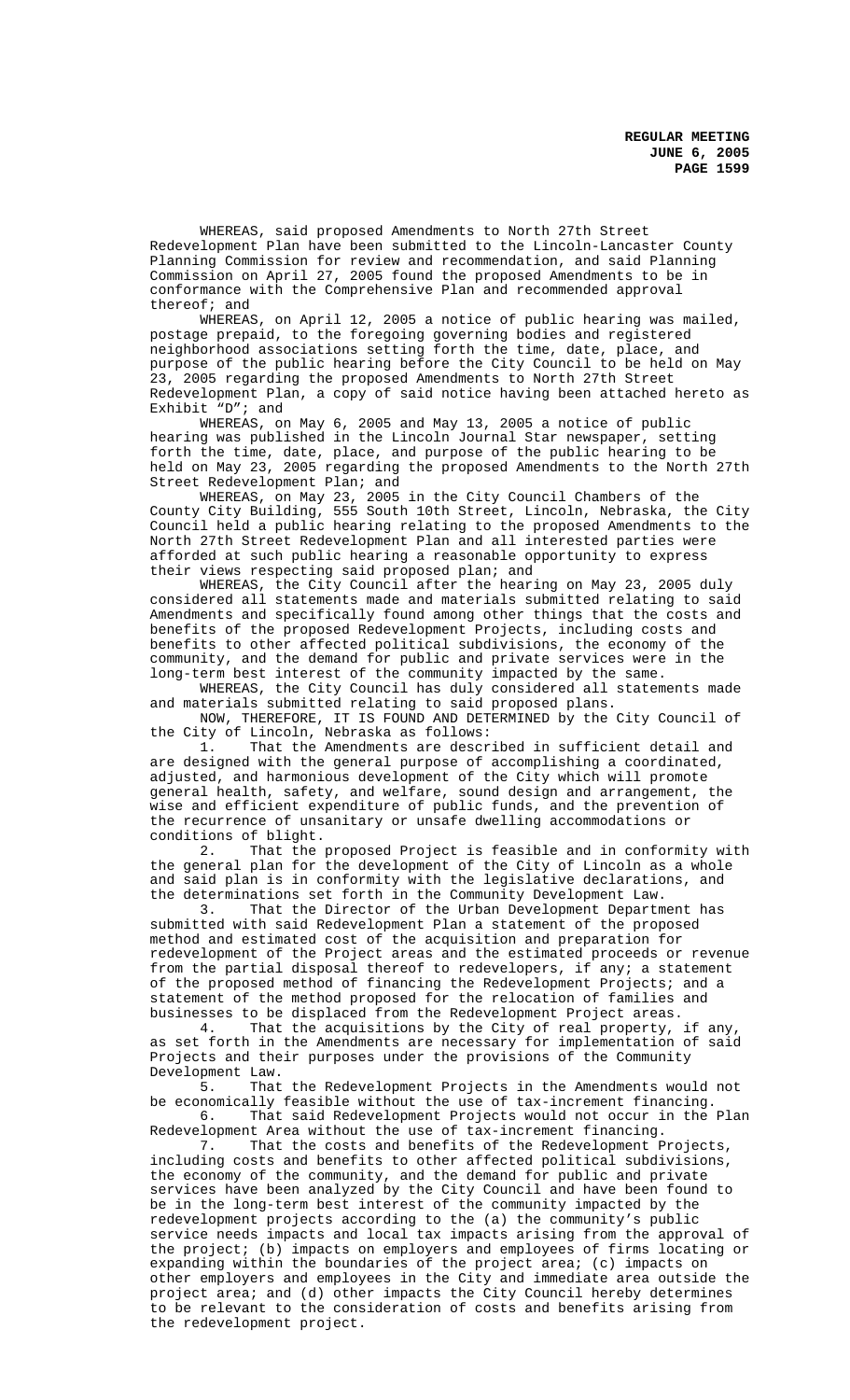> BE IT RESOLVED by the City Council of the City of Lincoln, Nebraska:

That, pursuant to the provisions of the Nebraska Community Development Law and in light of the foregoing findings and determinations, the Amendments attached hereto as Exhibit "A" are hereby accepted and approved by the City Council as the governing body for the City of Lincoln.

BE IT FURTHER RESOLVED that the Urban Development Director or his authorized representative is hereby authorized and directed to take all steps necessary to implement the provisions of said Amendments.

BE IT STILL FURTHER RESOLVED that the Urban Development Director, or her authorized representative, is hereby authorized and directed to contact the owners and tenants of those properties listed in said Amendments for the purpose of negotiation of contracts or options for the acquisition of all interests in said real estate in accordance with the land acquisition procedures of the City of Lincoln; and to take all steps necessary for the acquisition of said property by purchase, if possible, or by condemnation if necessary.

BE IT STILL FURTHER RESOLVED that the Finance Director is hereby authorized and directed to cause to be drafted and submitted to the City Council any appropriate ordinances and documents for the authorization to provide necessary funds, including Community Improvement Financing in accordance with the provisions of the Community Development Law, to finance necessary and appropriate public acquisitions, improvements, and activities set forth in said Amendments to the North 27th Street Redevelopment Plan.

Introduced by Annette McRoy Seconded by Newman and carried by the following vote: AYES: Camp, Cook, Eschliman, McRoy, Newman, Svoboda; NAYS: None; ABSTAINING: Marvin.

CHANGE OF ZONE 05028 - APPLICATION OF URBAN DEVELOPMENT FOR A CHANGE OF ZONE FROM I-1 INDUSTRIAL TO B-3 COMMERCIAL DISTRICT ON PROPERTY GENERALLY LOCATED AT NORTH 27TH AND APPLE STREETS. (IN CONNECTION W/05R-101, 05-58) - CLERK read the following ordinance, introduced by Annette McRoy, amending the Lincoln Zoning District Maps attached to and made a part of Title 27 of the Lincoln Municipal Code, as provided by Section 27.50.020 of the Lincoln Municipal Code, by changing the boundaries fo the districts established and shown thereon, the third time.

MCROY Moved to pass the ordinance as read. Seconded by Newman and carried by the following vote: AYES: Camp,

Cook, Eschliman, McRoy, Newman, Svoboda; NAYS: None; ABSTAINING: Marvin. The ordinance, being numbered **#18542**, is recorded in Ordinance Book #

VACATION 05004 - APPLICATION OF THE URBAN DEVELOPMENT DEPARTMENT TO VACATE THE NORTH/SOUTH ALLEY EXTENDING SOUTH FROM APPLE STREET, BETWEEN 27TH AND 29TH STREETS.(IN CONNECTION W/05R-101, 05-57) - CLERK read the following ordinance, introduced by Annette McRoy, vacating the north/south alley extending south from Apple Street, between 27<sup>th</sup> and 29<sup>th</sup> Streets, and retaining title thereto in the City of Lincoln, Lancaster County, Nebraska, the third time.

MCROY Moved to pass the ordinance as read.

Seconded by Newman and carried by the following vote: AYES: Camp, Cook, Eschliman, McRoy, Newman, Svoboda; NAYS: None; ABSTAINING: Marvin. The ordinance, being numbered **#18543**, is recorded in Ordinance Book #

COMPREHENSIVE PLAN AMENDMENT NO. 05012 - AMENDING THE 2025 LINCOLN/LANCASTER COUNTY COMPREHENSIVE PLAN TO CHANGE THE LAND USE DESIGNATION FROM RESIDENTIAL TO COMMERCIAL AND CHANGE THE COMMERCIAL CENTER DESIGNATION FROM NEIGHBORHOOD CENTER TO COMMUNITY CENTER ON PROPERTY GENERALLY LOCATED AT NORTH 84TH AND ADAMS STREETS, AND A CHANGE FROM COMMERCIAL TO URBAN RESIDENTIAL ON PROPERTY GENERALLY LOCATED NORTHEAST OF 84TH STREET AND LEIGHTON AVE (5/23/04 - ACTION DELAYED 2 WKS. TO 6/6/05)

MCROY Moved to adopt the resolution as read.

Seconded by Newman and **LOST** by the following vote: AYES: Camp, Eschliman, Svoboda; NAYS: Cook, McRoy, Newman; ABSTAINING: Marvin. The ordinance, having been **LOST**, was assigned the File **#38-4499** & was placed on file in the Office of the City Clerk.